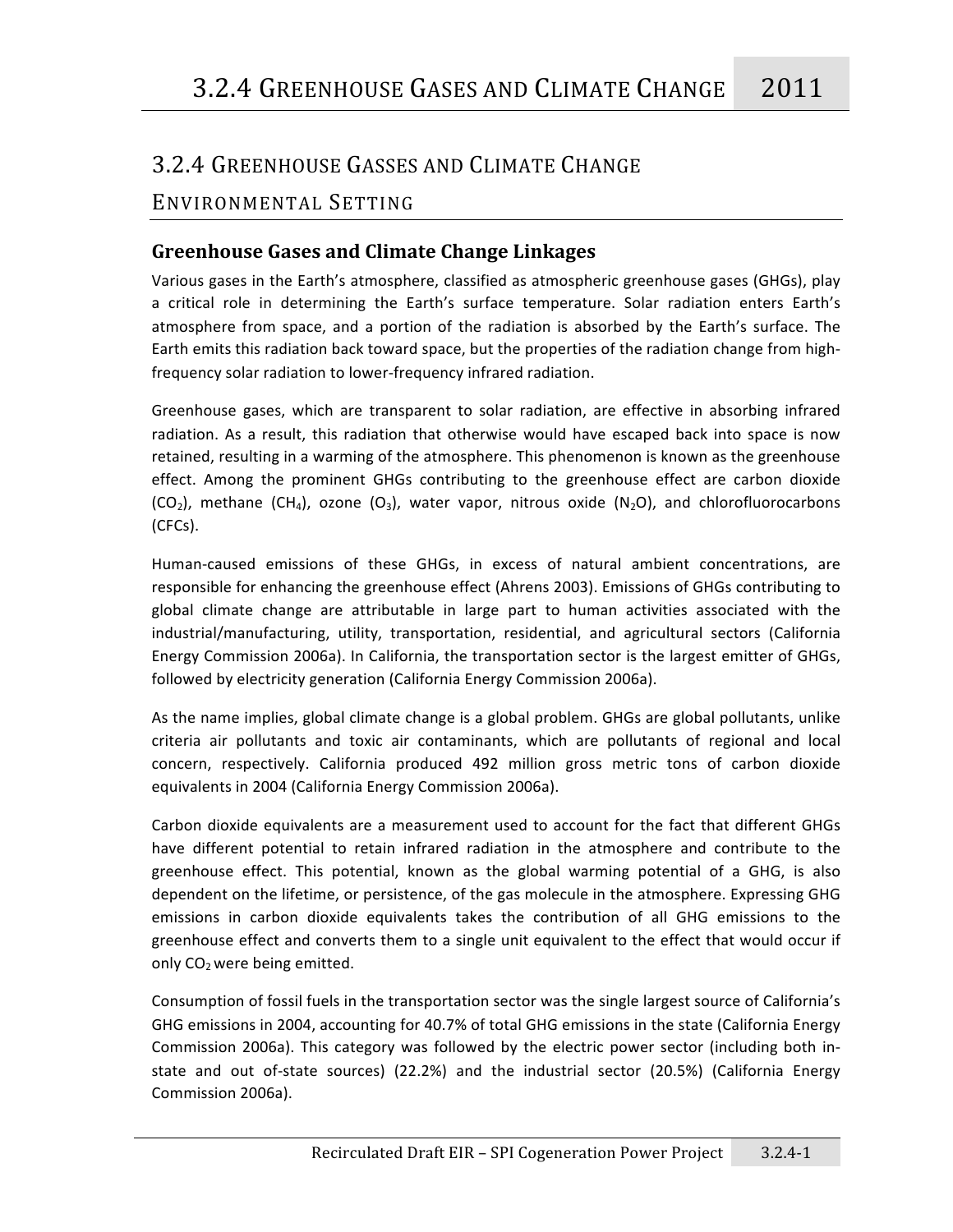# **Effects
of
Global
Climate
Change**

The effects of increasing global temperature are far reaching and extremely difficult to quantify. The scientific community continues to study the effects of global climate change. In general, increases in the ambient global temperature as a result of increased GHGs are anticipated to result in rising sea levels, which could threaten coastal areas through accelerated coastal erosion, threats to levees and inland water systems and disruption to coastal wetlands and habitat.

If the temperature of the ocean warms, it is anticipated that the winter snow season would be shortened. Snowpack in the Sierra Nevada provides both water supply (runoff) and storage (within the snowpack before melting), which is a major source of supply for the state. According to a California Energy Commission report, the snowpack portion of the supply could potentially decline by 70% to 90% by the end of the  $21<sup>st</sup>$  century (CEC 2006c). This phenomenon could lead to significant challenges securing an adequate water supply for a growing state population. Further, the increased ocean temperature could result in increased moisture flux into the state; however, since this would likely increasingly come in the form of rain rather than snow in the high elevations, increased precipitation could lead to increased potential and severity of flood events, placing
more
pressure
on
California's
levee/flood
control
system.

Sea level has risen approximately seven inches during the last century and, according to the CEC report, it is predicted to rise an additional 22 to 35 inches by 2100, depending on the future GHG emissions levels (CEC 2006c). If this occurs, resultant effects could include increased coastal flooding, saltwater intrusion and disruption of wetlands (CEC 2006c). As the existing climate throughout California changes over time, mass migration of species, or failure of species to migrate in time to adapt to the perturbations in climate, could also result. Under the emissions scenarios of the Climate Scenarios report (California Climate Change Center 2006), the impacts of global warming in California are anticipated to include, but are not limited to, the following.

### PUBLIC HEALTH

Higher temperatures are expected to increase the frequency, duration, and intensity of conditions conducive to air pollution formation. For example, days with weather conducive to ozone formation are projected to increase from 25% to 35% under the lower warming range and to 75% to 85% under the medium warming range. In addition, if global background ozone levels increase as predicted in some scenarios, it may become impossible to meet local air quality standards. Air quality
could
be
further
compromised
by
increases
in
wildfires,
which
emit
fine
particulate
matter that can travel long distances depending on wind conditions. The Climate Scenarios report indicates that large wildfires could become up to 55% more frequent if GHG emissions are not significantly
reduced.

In addition, under the higher warming scenario, there could be up to 100 more days per year with temperatures above 90°F in Los Angeles and 95°F in Sacramento by 2100. This is a large increase over historical patterns and approximately twice the increase projected if temperatures remain within or below the lower warming range. Rising temperatures will increase the risk of death from dehydration, heat stroke/exhaustion, heart attack, stroke, and respiratory distress caused by extreme
heat.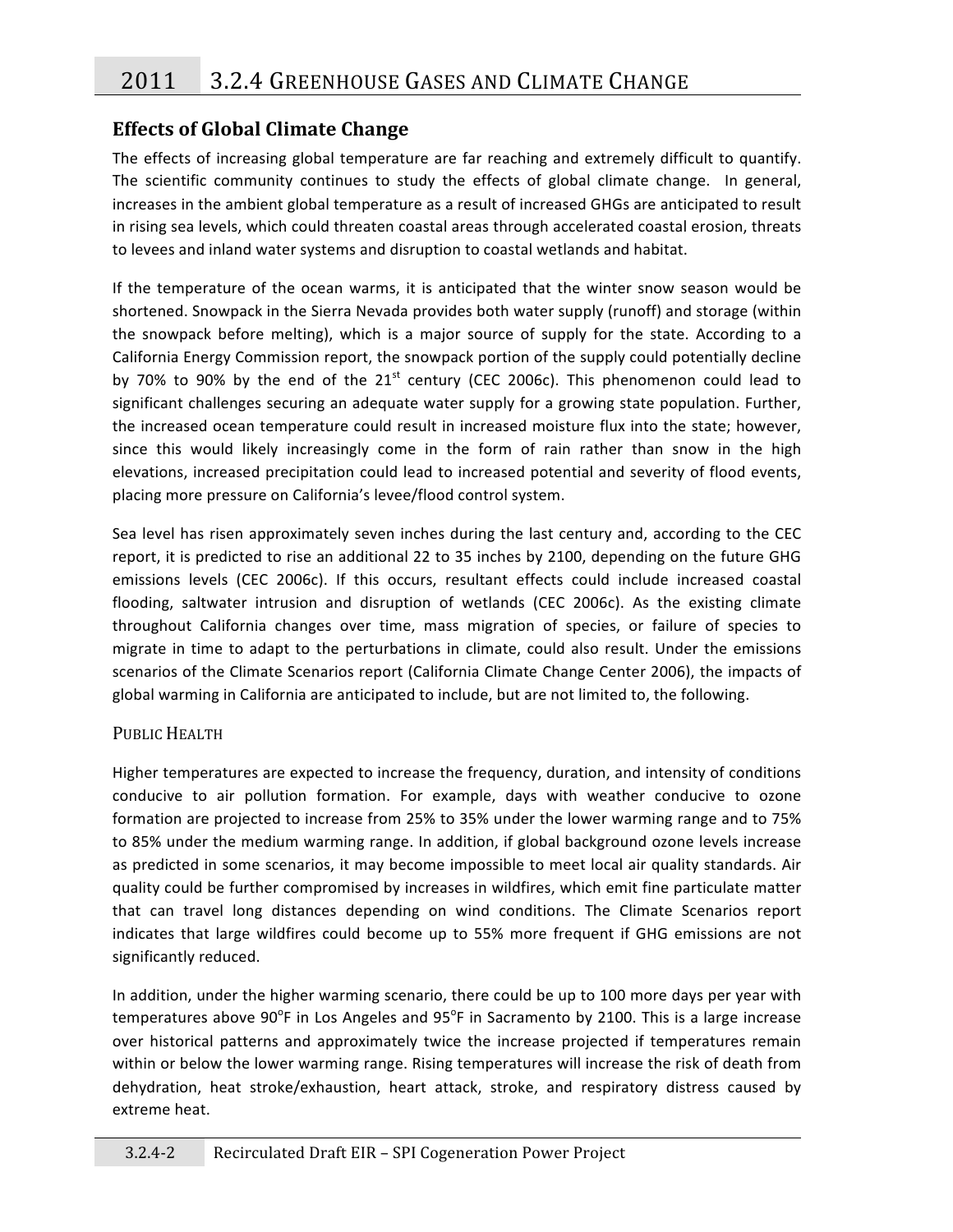### WATER
RESOURCES

A vast network of man-made reservoirs and aqueducts capture and transport water throughout the state from northern California rivers and the Colorado River. The current distribution system relies on Sierra Nevada snow pack to supply water during the dry spring and summer months. Rising temperatures, potentially compounded by decreases in precipitation, could severely reduce spring snow pack, increasing the risk of summer water shortages.

The state's water supplies are also at risk from rising sea levels. An influx of saltwater would degrade California's estuaries, wetlands, and groundwater aquifers. Saltwater intrusion caused by rising sea levels is a major threat to the quality and reliability of water within the southern edge of the Sacramento/San Joaquin River Delta, a major state fresh water supply. Global warming is also projected to seriously affect agricultural areas, with California farmers projected to lose as much as 25% of the water supply they need; decrease the potential for hydropower production within the state (although the effects on hydropower are uncertain); and seriously harm winter tourism. Under the lower warming range, the snow dependent winter recreational season at lower elevations
could
be
reduced
by
as
much
as
one
month.
If
temperatures
reach
the
higher
warming range and precipitation declines, there might be many years with insufficient snow for skiing, snowboarding,
and
other
snow
dependent
recreational
activities.

If GHG emissions continue unabated, more precipitation will fall as rain instead of snow, and the snow that does fall will melt earlier, reducing the Sierra Nevada spring snow pack by as much as 70%
to
90%.
Under
the
lower
warming
scenario,
snow
pack
losses
are
expected
to
be
only
half
as large as those expected if temperatures were to rise to the higher warming range. How much snow pack will be lost depends in part on future precipitation patterns, the projections for which remain uncertain. However, even under the wetter climate projections, the loss of snow pack would pose challenges to water managers, hamper hydropower generation, and nearly eliminate all
skiing
and
other
snow‐related
recreational
activities.

### **AGRICULTURE**

Increased GHG emissions are expected to cause widespread changes to the agriculture industry reducing the quantity and quality of agricultural products statewide. Although higher carbon dioxide levels can stimulate plant production and increase plant water-use efficiency, California's farmers will face greater water demand for crops and a less reliable water supply as temperatures rise.

Plant growth tends to be slow at low temperatures, increasing with rising temperatures up to a threshold. However, faster growth can result in less-than-optimal development for many crops, so rising temperatures are likely to worsen the quantity and quality of yield for a number of California's agricultural products. Products likely to be most affected include wine grapes, fruits and
nuts,
and
milk.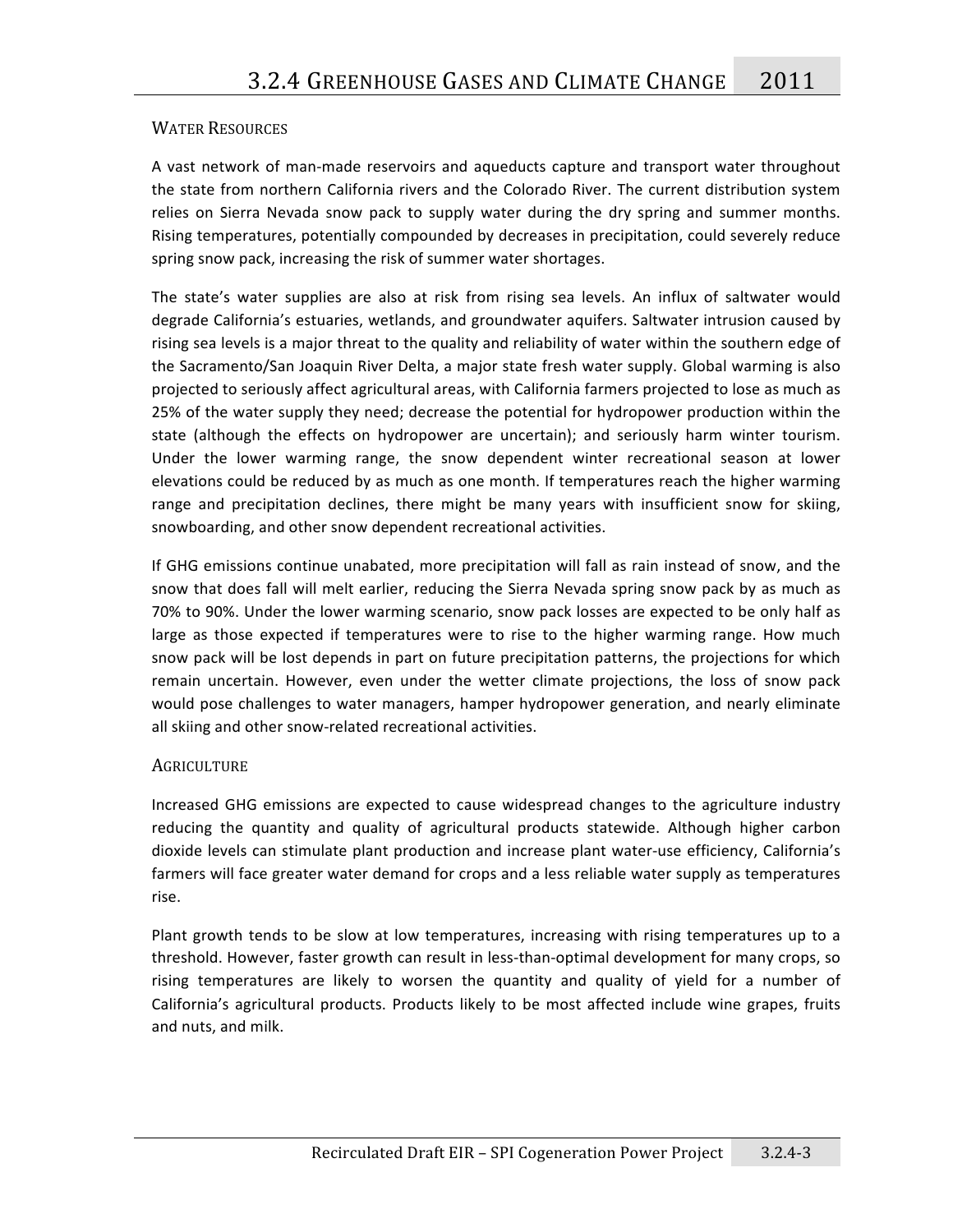Crop growth and development will be affected, as will the intensity and frequency of pest and disease outbreaks. Rising temperatures will likely aggravate ozone pollution, which makes plants more
susceptible
to
disease
and
pests
and
interferes
with
plant
growth.

In addition, continued global warming will likely shift the ranges of existing invasive plants and weeds and alter competition patterns with native plants. Range expansion is expected in many species while range contractions are less likely in rapidly evolving species with significant populations
already
established.
Should
range
contractions
occur,
it
is
likely
that
new
or
different weed species will fill the emerging gaps. Continued global warming is also likely to alter the abundance and types of many pests, lengthen pests' breeding season, and increase pathogen growth
rates.

### FORESTS
AND
LANDSCAPES

Global warming is expected to alter the distribution and character of natural vegetation thereby resulting in a possible increased risk of large of wildfires. If temperatures rise into the medium warming range, the risk of large wildfires in California could increase by as much as 55%, which is almost twice the increase expected if temperatures stay in the lower warming range. However, since wildfire risk is determined by a combination of factors, including precipitation, winds, temperature, and landscape and vegetation conditions, future risks will not be uniform throughout the state. For example, if precipitation increases as temperatures rise, wildfires in southern California are expected to increase by approximately 30% toward the end of the century. In contrast, precipitation decreases could increase wildfires in northern California by up to 90%.

Moreover, continued global warming will alter natural ecosystems and biological diversity within the state. For example, alpine and sub-alpine ecosystems are expected to decline by as much as 60%
to
80%
by
the
end
of
the
century
as
a
result
of
increasing
temperatures.
The
productivity
of the
state's
forests
is
also
expected
to
decrease
as
a
result
of
global
warming.

### RISING
SEA
LEVELS

Rising
 sea
levels,
more
intense
 coastal
 storms,
and
warmer
water
 temperatures
will
increasingly threaten the state's coastal regions. Under the higher warming scenario, sea level is anticipated to rise 22 to 35 inches by 2100. Elevations of this magnitude would inundate coastal areas with saltwater, accelerate coastal erosion, threaten vital levees and inland water systems, and disrupt wetlands
and
natural
habitats.

# REGULATORY SETTING

### **Federal**

The Environmental Protection Agency (EPA) is the federal agency responsible for implementing the Clean Air Act (CAA). The Supreme Court of the United States ruled on April 2, 2007 that CO2 is an air pollutant as defined under the CAA, and that EPA has the authority to regulate emissions of GHGs. In response to the mounting issue of climate change, EPA has taken actions to regulate, monitor,
and
potentially
reduce
GHG
emissions.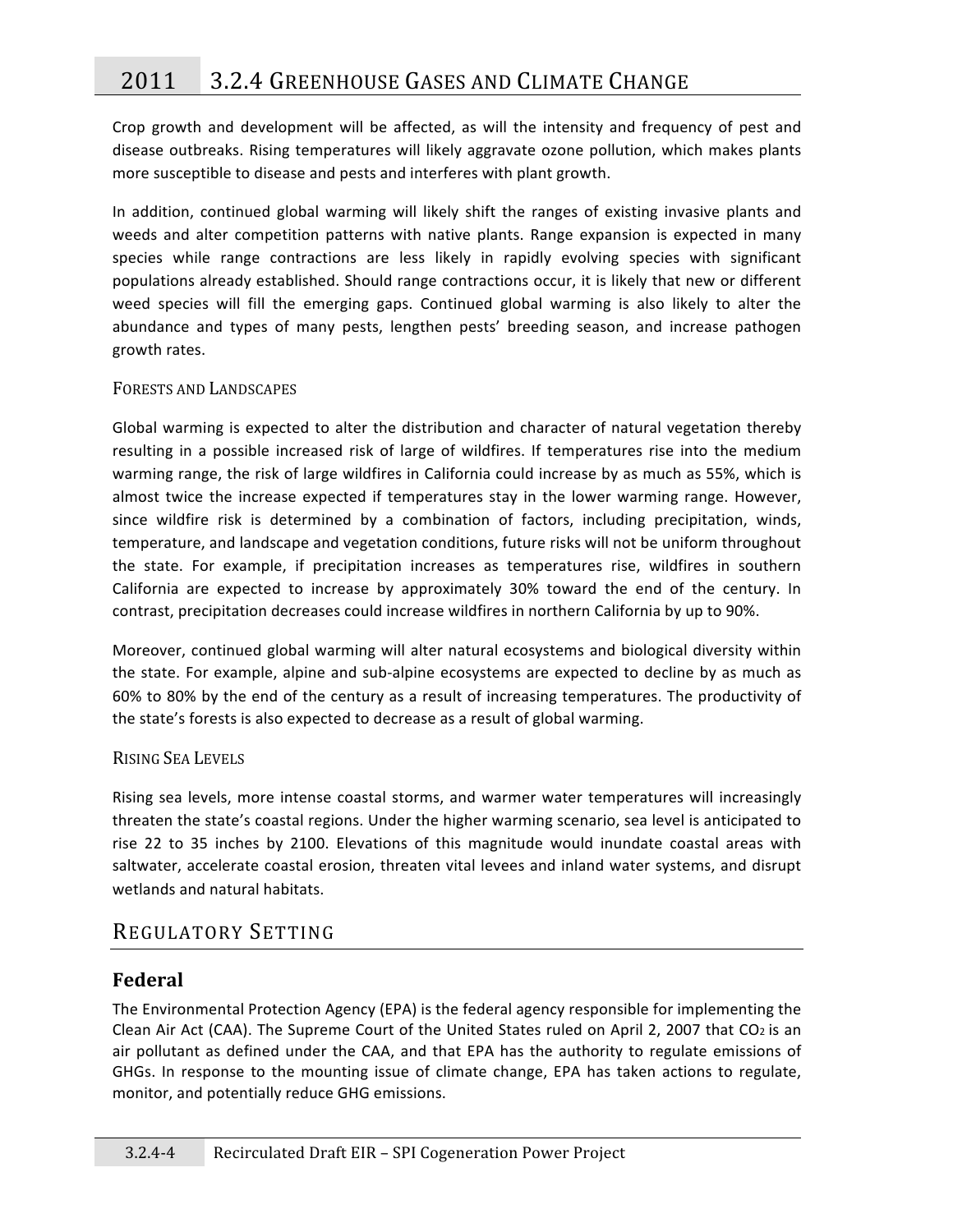### GREENHOUSE GAS PERMITTING REQUIREMENTS ON LARGE INDUSTRIAL FACILITIES

On May 13, 2010, EPA issued the Prevention of Significant Deterioration and Title V Greenhouse Gas Tailor Rule. This final rule sets thresholds for greenhouse gas (GHG) emissions that define when permits under the New Source Review Prevention of Significant Deterioration (PSD) and Title V Operating Permit programs are required for new and existing industrial facilities.

The
rule
establishes
a
schedule
that
will
initially
focus
permitting
programs
on
the
largest
sources and then expands beyond certain permitting programs to cover the largest sources of GHG that may not have been previously covered by the CAA for other pollutants. During Step 1, from January 2, 2011 to June 30, 2011, only sources currently subject to the PSD permitting program (i.e.,
 those
 that
are
newly‐constructed
or
modified
in
a
way
 that
significantly
increases
emissions of a pollutant other than GHGs) would be subject to permitting requirements for their GHG emissions under PSD; and, for these projects, only GHG increases of 75,000 tons (68,039 MT) per year or more, on a CO<sub>2</sub>e basis, would need to determine the Best Available Control Technology (BACT)
for
their
GHG
emissions.
Similarly
for
the
operating
permit
program,
only
sources
currently subject to the program (i.e., newly constructed or existing major sources for a pollutant other than GHGs) would be subject to Title V requirements for GHG. During this time, no sources would be subject to Clean Air Act permitting requirements due solely to GHG emissions.

Step 2 will build on Step 1. During Step 2, from July 1, 2011 to June 30, 2013, PSD permitting requirements will cover for the first time new construction projects that emit GHG emissions of at least 100,000 tons (90,718 MT) per year even if they do not exceed the permitting thresholds for any other pollutant. Modifications at existing facilities that increase GHG emissions by at least 75,000 tons (68,039 MT) per year will be subject to permitting requirements, even if they do not significantly increase emissions of any other pollutant. In Step 2, operating permit requirements will, for the first time, apply to sources based on their GHG emissions even if they would not apply based on emissions of any other pollutant. Facilities that emit at least 100,000 tons (90,718 MT) per
year
of
CO2e
will
be
subject
to
Title
V
permitting
requirements.

As part of this rule, EPA also commits to undertake another rulemaking, to begin in 2011 and conclude no later than July 1, 2012. That action will consist of an additional Step 3 for phasing in GHG permitting. Step three, if established, will not require permitting for sources with greenhouse gas
emissions
below
50,000
tons
(45,359
MT)
per
year.

As a stationary source, the proposed Cogen Facility would emit more than 100,000 tons of  $CO<sub>2</sub>e$ per year, which falls within the PSD permitting requirements described above. However, in early 2011, the EPA granted a three-year exemption from this rule for large-scale biomass-burning facilities. At the time of writing of this document, the three-year biomass exemption is in effect. However, this EPA ruling to exempt biomass has been challenged by environmental groups. Given the uncertainties related to when the proposed project will be constructed and operational, and whether or not legal challenges to the EPA's biomass exemption will be successful, it is not known whether or not the proposed Cogen Facility will be required to determine and implement BACT for GHGs
under
the
PSD
program.

### MANDATORY GREENHOUSE GAS REPORTING RULE

On September 22, 2009, EPA issued a final rule for mandatory reporting of GHGs from large GHG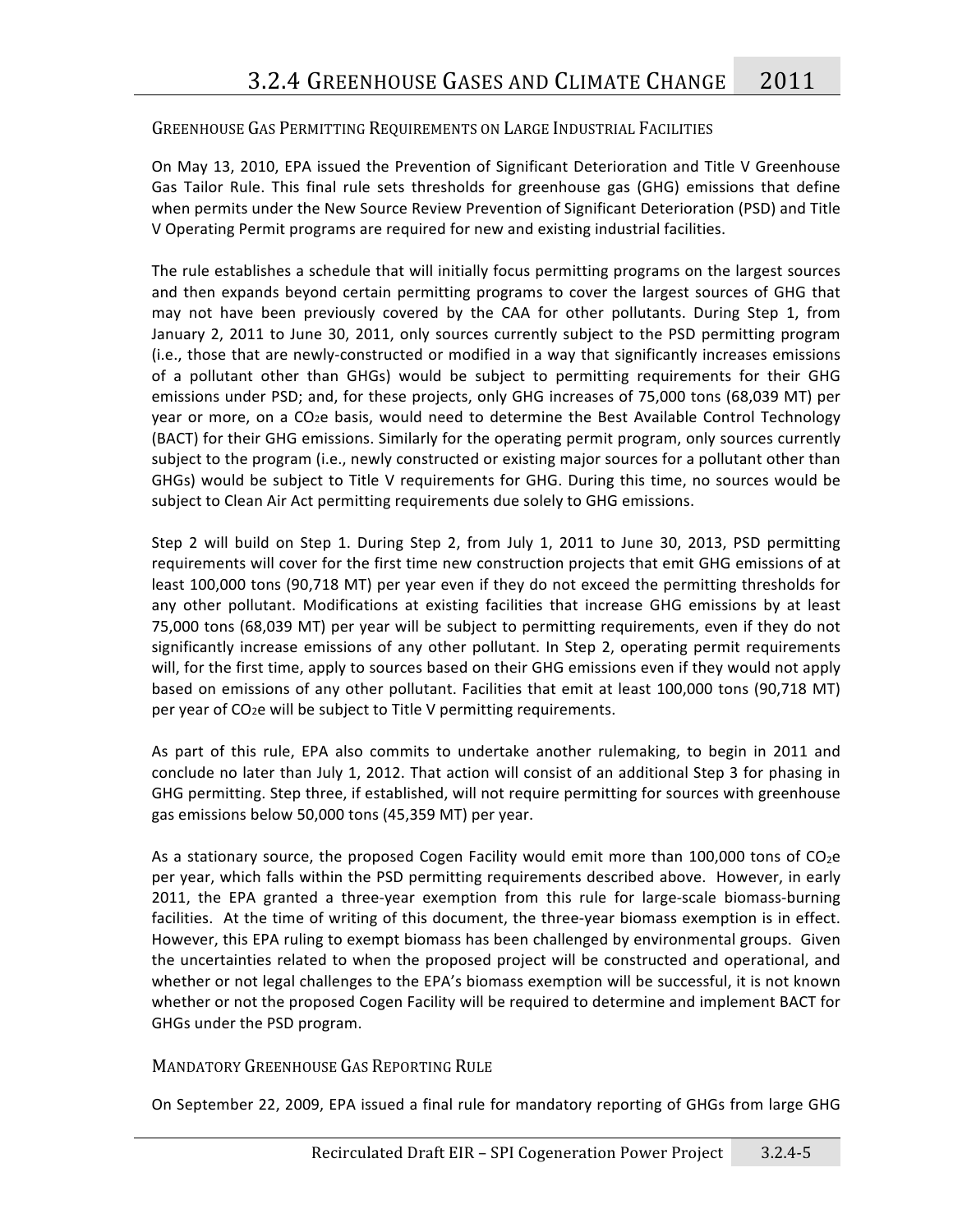emissions sources in the United States. In general, this national reporting requirement will provide EPA with accurate and timely GHG emissions data from facilities that emit 25,000 metric tons or more of CO<sub>2</sub> per year. This publically available data will allow the reporters to track their own emissions, compare them to similar facilities, and aid in identifying cost effective opportunities to reduce emissions in the future. Reporting is at the facility level, except that certain suppliers of fossil fuels and industrial greenhouse gases along with vehicle and engine manufacturers will report at the corporate level. An estimated 85% of the total U.S. GHG emissions, from approximately 10,000 facilities, are covered by this final rule. The proposed Cogen Facility will be subject to the GHG reporting requirements established by this rule.

### ENERGY POLICY AND CONSERVATION ACT

The Energy Policy and Conservation Act of 1975 sought to ensure that all vehicles sold in the U.S. would meet certain fuel economy goals. Through this Act, Congress established the first fuel economy standards for on-road motor vehicles in the United States (U.S.). Pursuant to the Act, the National Highway Traffic and Safety Administration, which is part of the U.S. Department of Transportation (USDOT), is responsible for establishing additional vehicle standards and for revising
existing
standards.

Since 1990, the fuel economy standard for new passenger cars has been 27.5 mpg. Since 1996, the fuel economy standard for new light trucks (gross vehicle weight of 8,500 pounds or less) has been 20.7 mpg. Heavy-duty vehicles (i.e., vehicles and trucks over 8,500 pounds gross vehicle weight) are not currently subject to fuel economy standards. Compliance with federal fuel economy standards
is
determined
on
the
basis
of
each
manufacturer's
average
fuel
economy
for
the
portion of its vehicles produced for sale in the U.S. The Corporate Average Fuel Economy (CAFE) program, which is administered by the U.S. Environmental Protection Agency (EPA), was created to determine vehicle manufacturers' compliance with the fuel economy standards. The EPA calculates a CAFE value for each manufacturer based on city and highway fuel economy test results and vehicle sales. Based on the information generated under the CAFE program, the USDOT is authorized to assess penalties for noncompliance.

### ENERGY POLICY ACT OF 1992 (EPACT)

The Energy Policy Act of 1992 (EPAct) was passed to reduce the country's dependence on foreign petroleum and improve air quality. EPAct includes several parts intended to build an inventory of alternative fuel vehicles (AFVs) in large, centrally fueled fleets in metropolitan areas. EPAct requires certain federal, state, and local government and private fleets to purchase a percentage of light duty AFVs capable of running on alternative fuels each year. In addition, financial incentives are included in EPAct. Federal tax deductions will be allowed for businesses and individuals to cover the incremental cost of AFVs. States are also required by the act to consider a variety
of
incentive
programs
to
help
promote
AFVs.

### ENERGY
POLICY
ACT
OF
2005

The Energy Policy Act of 2005 was signed into law on August 8, 2005. Generally, the act provides for renewed and expanded tax credits for electricity generated by qualified energy sources, such as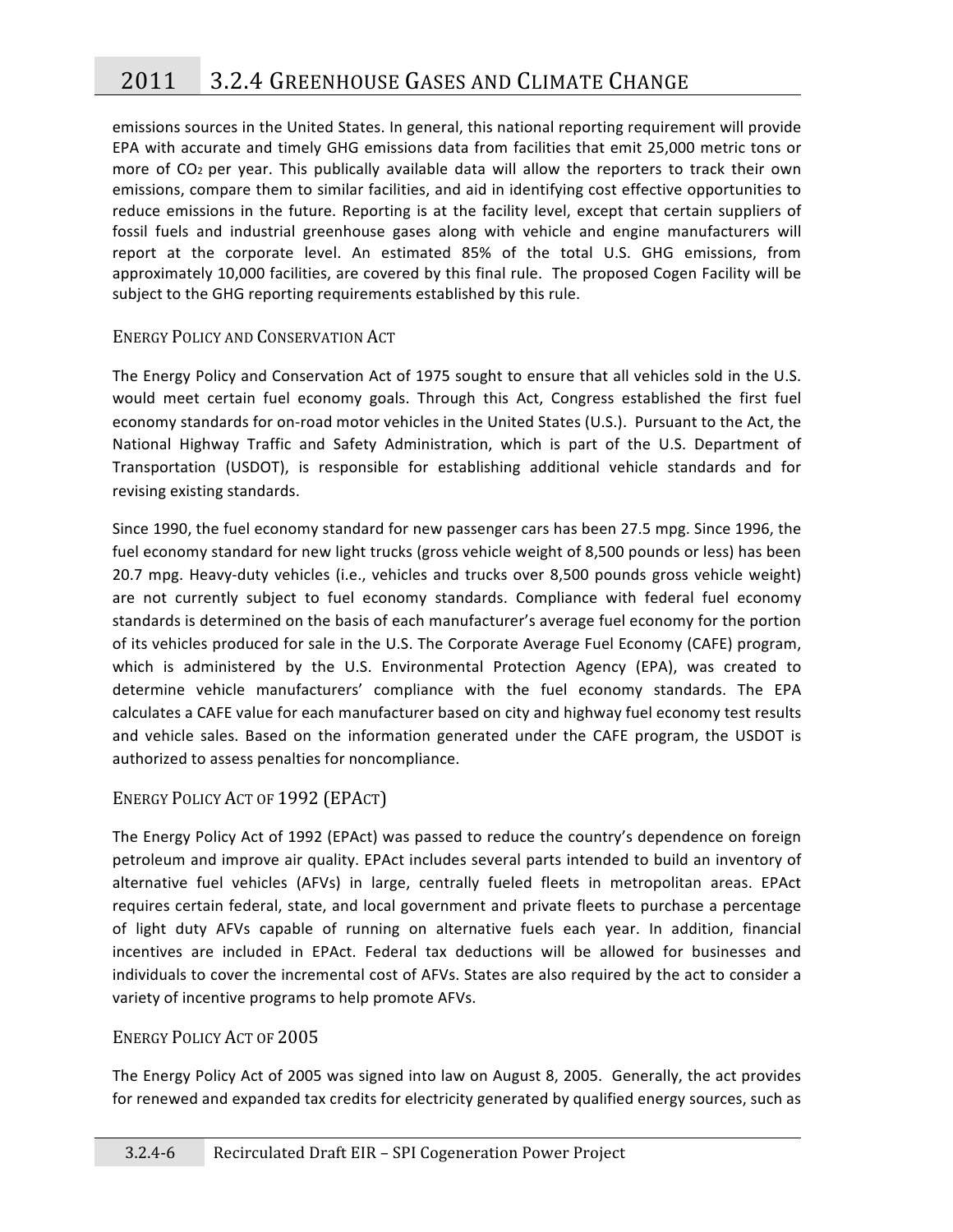landfill gas; provides bond financing, tax incentives, grants, and loan guarantees for a clean renewable energy and rural community electrification; and establishes a federal purchase requirement
for
renewable
energy.

# **State**

CALIFORNIA STRATEGY TO REDUCE PETROLEUM DEPENDENCE (AB 2076)

AB 2076 (Chapter 936, Statutes of 2000) requires the CEC and the ARB to develop and submit to the Legislature a strategy to reduce petroleum dependence in California. The statute requires the strategy to include goals for reducing the rate of growth in the demand for petroleum fuels. In addition, the strategy is required to include recommendations to increase transportation energy efficiency as well as the use of non-petroleum fuels and advanced transportation technologies including alternative fuel vehicles, hybrid vehicles, and high-fuel efficiency vehicles.

The
strategy, *Reducing
California's
Petroleum
Dependence*,
was
adopted
by
 the
CEC
and
CARB
in 2003. The strategy recommends that California reduce inroad gasoline and diesel fuel demand to 15% below 2003 demand levels by 2020 and maintain that level for the foreseeable future; the Governor and Legislature work to establish national fuel economy standards that double the fuel efficiency of new cars, light trucks, and sport utility vehicles (SUVs); and increase the use of nonpetroleum
fuels
to
20%
of
on‐road
fuel
consumption
by
2020
and
30%
by
2030.

### BIOENERGY ACTION PLAN - EXECUTIVE ORDER #S-06-06

Executive Order #S-06-06 establishes targets for the use and production of biofuels and biopower and directs state agencies to work together to advance biomass programs in California while providing
environmental
protection
and
mitigation.
The
executive
order
establishes
the
 following target to increase the production and use of bioenergy, including ethanol and biodiesel fuels made from renewable resources: produce a minimum of 20% of its biofuels within California by 2010, 40% by 2020, and 75% by 2050. The executive order also calls for the state to meet a target for use of
biomass
electricity,
including
biomass
cogeneration
facilities.

### GOVERNOR'S
LOW
CARBON
FUEL
STANDARD
(EXECUTIVE
ORDER
#S‐01‐07)

Executive Order #S-01-07 establishes a statewide goal to reduce the carbon intensity of California's transportation fuels by at least 10% by 2020 through establishment of a Low Carbon Fuel Standard. The Low Carbon Fuel Standard shall be incorporated into the State Alternative Fuels Plan required by AB 1007 and is one of the proposed discrete early action GHG reduction measures identified
by
CARB
pursuant
to
AB
32.

### SENATE BILL 97 (SB 97)

Senate Bill 97 was signed by the Governor on August 24, 2007. This bill would provide that in an environmental impact report, negative declaration, mitigated negative declaration, or other document
required
by
CEQA
 for
either
transportation
projects
 funded
under
the
Highway
Safety, Traffic Reduction, Air Quality and Port Security Bond Act of 2006, or projects funded under the Disaster Preparedness and Flood Prevention Bond Act of 2006, the failure to analyze adequately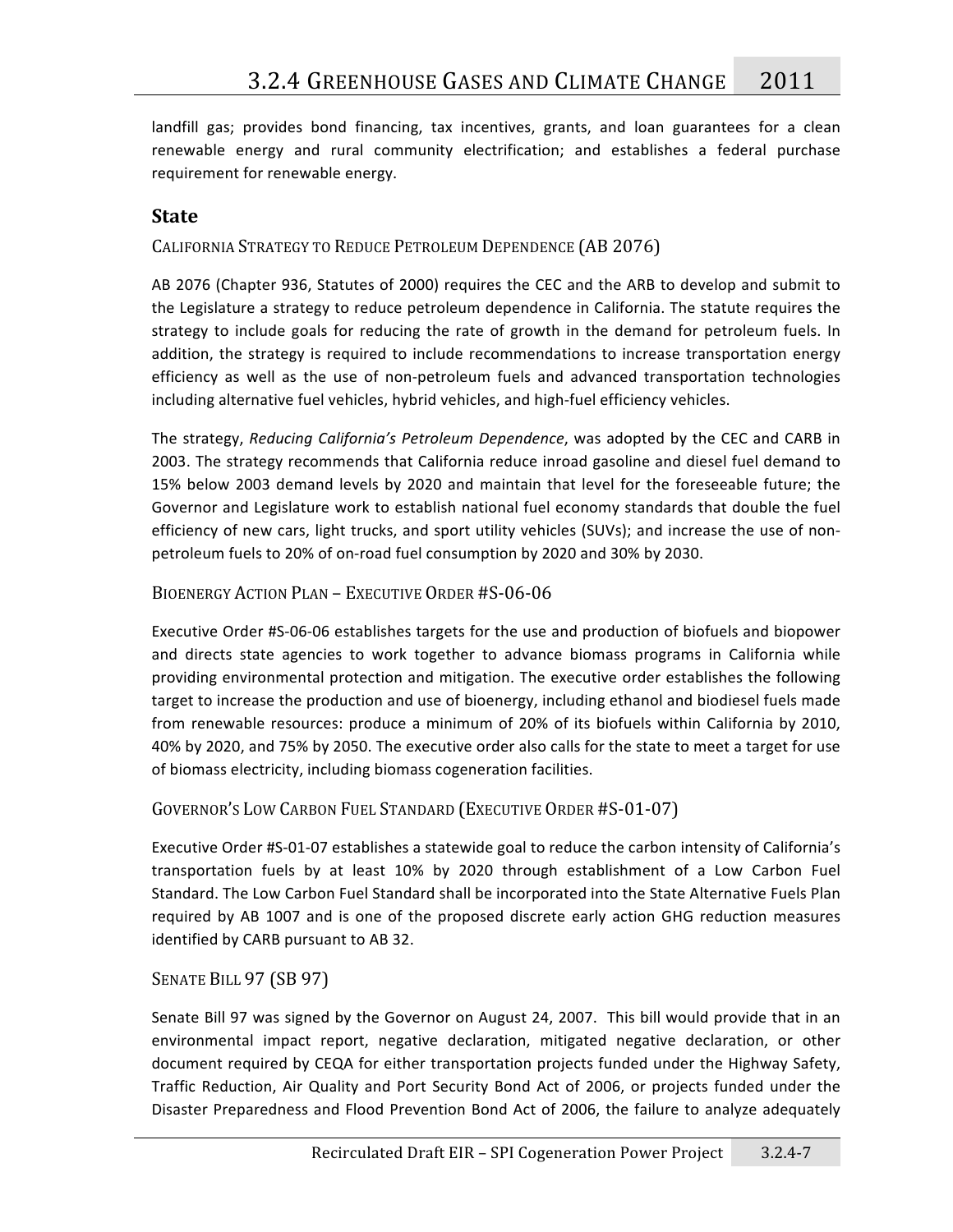the
effects
of
greenhouse
gas
emissions
otherwise
required
to
be
reduced
pursuant
to
regulations adopted under the Global Warming Solutions Act of 2006 does not create a cause of action for a violation of CEQA. The bill would provide that this provision shall apply retroactively for any of the above
documents
that
are
not
final
and
shall
be
repealed
on
January
1,
2010.

The bill would require the Office of Planning and Research (OPR), by July 1, 2009, to prepare, develop, and transmit to the Resources Agency guidelines for the feasible mitigation of greenhouse gas emissions or the effects of greenhouse gas emissions, as required by CEQA, including, but not limited to, effects associated with transportation or energy consumption. The Resources Agency would be required to certify and adopt those guidelines by January 1, 2010. The OPR would be required to periodically update the guidelines to incorporate new information or criteria
established
by
the
CARB
pursuant
to
the
California
Global
Warming
Solutions
Act
of
2006.

### CLIMATE
ACTION
PROGRAM
AT
CALTRANS

In December 2006, the California Department of Transportation, Business, Transportation, and Housing Agency, issued a Climate Action Program. The goal of the Climate Action Program is to promote clean and energy efficient transportation, and provide guidance for mainstreaming energy and climate change issues into business operations. The overall approach to lower fuel consumption and  $CO<sub>2</sub>$  from transportation is twofold: (1) reduce congestion and improve efficiency of transportation systems through smart land use, operational improvements, and Intelligent Transportation Systems; and (2) institutionalize energy efficiency and GHG emission reduction measures and technology into planning, project development, operations, and maintenance of transportation
facilities,
fleets,
buildings,
and
equipment.

The reasoning underlying the Climate Action Program is the conclusion that "the most effective approach to addressing GHG reduction, in the short-to-medium term, is strong technology policy and market mechanisms to encourage innovations. Rapid development and availability of alternative fuels and vehicles, increased efficiency in new cars and trucks (light and heavy duty), and super clean fuels are the most direct approach to reducing GHG emissions from motor vehicles (emission performance standards and fuel or carbon performance standards)."

### SENATE BILL 375

SB 375, signed in September 2008, aligns regional transportation planning efforts, regional GHG emission reduction targets, land use, and housing allocation. SB 375 requires Metropolitan Planning Organizations (MPOs) to adopt a Sustainable Communities Strategy (SCS) or Alternative Planning Strategy (APS), which will prescribe land use allocation in that MPO's Regional Transportation Plan (RTP). ARB, in consultation with MPOs, will provide each affected region with reduction targets for GHGs emitted by passenger cars and light trucks in the region for the years 2020 and 2035. These reduction targets will be updated every 8 years, but can be updated every 4 years if advancements in emissions technologies affect the reduction strategies to achieve the targets. ARB is also charged with reviewing each MPO's SCS or APS for consistency with its assigned
targets.
If
MPOs
do
not
meet
the
GHG
emission
reduction
targets,
transportation
projects would not be eligible for funding programmed after January 1, 2012. The ARB assigned the Shasta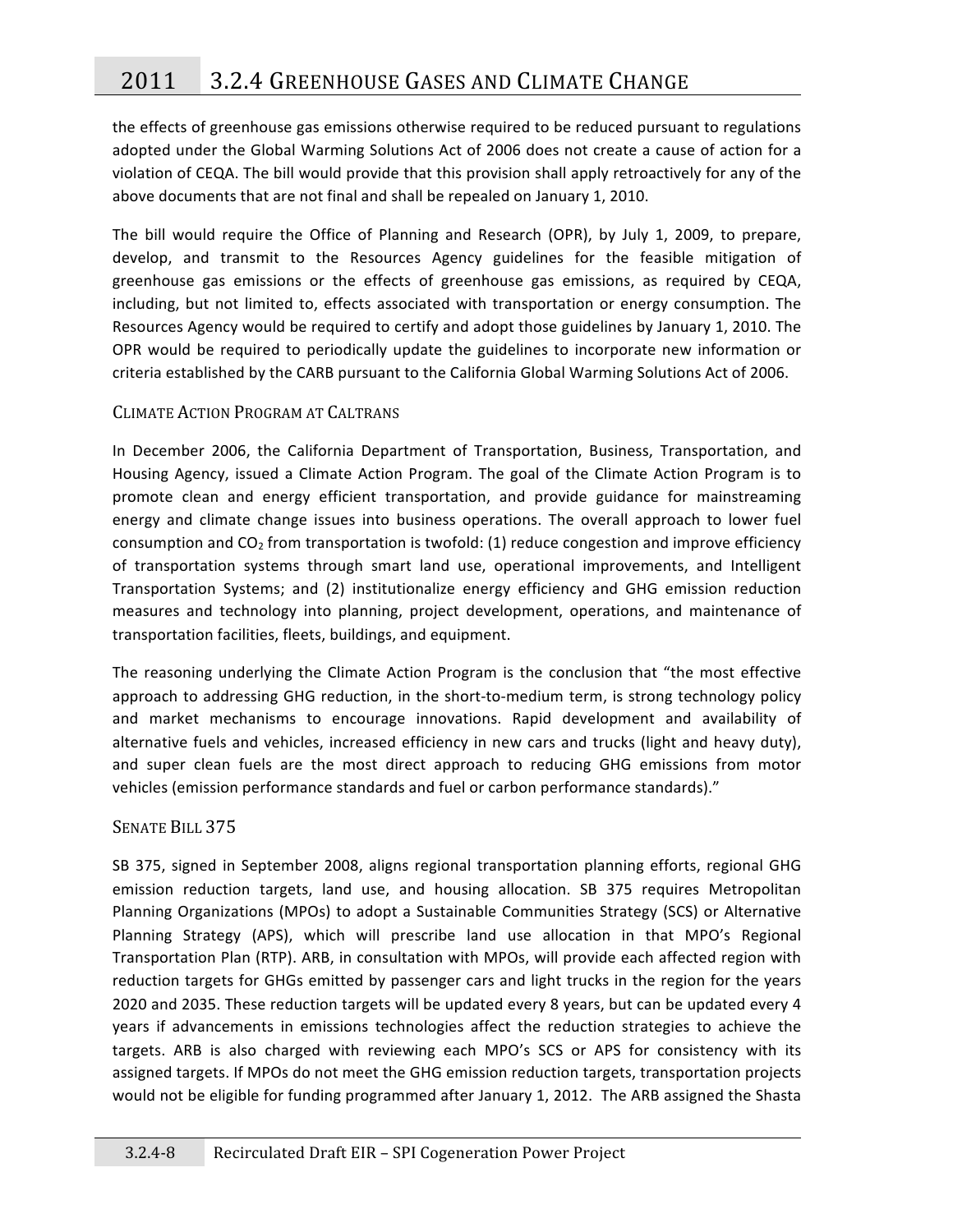County Regional Transportation Planning Agency (Shasta RTPA) with a reduction target of 0% per capita
GHG
emissions
from
2005
levels.

### ASSEMBLY
BILL
1493

In 2002, then Governor Gray Davis signed AB 1493. AB 1493 required the CARB to develop and adopt, by January 1, 2005, regulations that achieve "the maximum feasible reduction of greenhouse gases emitted by passenger vehicles and light-duty truck and other vehicles determined by the ARB to be vehicles whose primary use is noncommercial personal transportation
in
the
state."

To
meet
the
requirements
of
AB
1493,
CARB
approved
amendments to the California Code of Regulations (CCR) adding GHG emission standards to California's existing motor
vehicle
emission
standards
in
2004.

Amendments to CCR Title 13 Sections 1900 (CCR 13 1900) and 1961 (CCR 13 1961), and adoption of Section 1961.1 (CCR 13 1961.1) require automobile manufacturers to meet fleet average GHG emission limits for all passenger cars, light-duty trucks within various weight criteria, and mediumduty passenger vehicle weight classes beginning with the 2009 model year. Emission limits are further reduced each model year through 2016. For passenger cars and light-duty trucks 3,750 pounds
or
less
loaded
vehicle
weight
(LVW),
the
2016
GHG
emission
limits
are
approximately
37% lower than the during the first year of the regulations in 2009. For medium-duty passenger vehicles and light-duty trucks 3,751 LVW to 8,500 pounds gross vehicle weight (GVW), GHG emissions are reduced approximately 24% between 2009 and 2016.

In December 2004, a group of car dealerships, automobile manufacturers, and trade groups representing automobile manufactures filed suit against the CARB to prevent enforcement of CCR 13 1900 and CCR 13 1961 as amended by AB 1493 and CCR 13 1961.1 (Central Valley Chrysler-Jeep et al., v. Catherine E. Witherspoon, in her official capacity as Executive Director of the California Air Resources Board et al.). The suit, being heard in the U.S. District Court for the Eastern District of California, contends that California's implementation of regulations that in effect regulate vehicle fuel economy violates various federal laws, regulations, and policies. To date, the suit has not been settled, and the judge has issued an injunction stating CARB cannot enforce the regulations in question before receiving appropriate authorization from the EPA.

### CALIFORNIA EXECUTIVE ORDERS S-3-05 AND S-20-06, AND ASSEMBLY BILL 32

On June 1, 2005, Governor Arnold Schwarzenegger signed Executive Order S-3-05. The goal of this Executive Order is to reduce California's GHG emissions to: 1) 2000 levels by 2010, 2) 1990 levels by
2020
and
3)
80%
below
the
1990
levels
by
2050.

In 2006, this goal was further reinforced with the passage of Assembly Bill 32 (AB 32), the Global Warming Solutions Act of 2006. AB 32 sets the same overall GHG emissions reduction goals while further mandating that ARB create a plan, which includes market mechanisms, and implement rules to achieve "real, quantifiable, cost-effective reductions of greenhouse gases." Executive Order S-20-06 further directs state agencies to begin implementing AB 32, including the recommendations made by the state's Climate Action Team (CAT). Each CAT working group will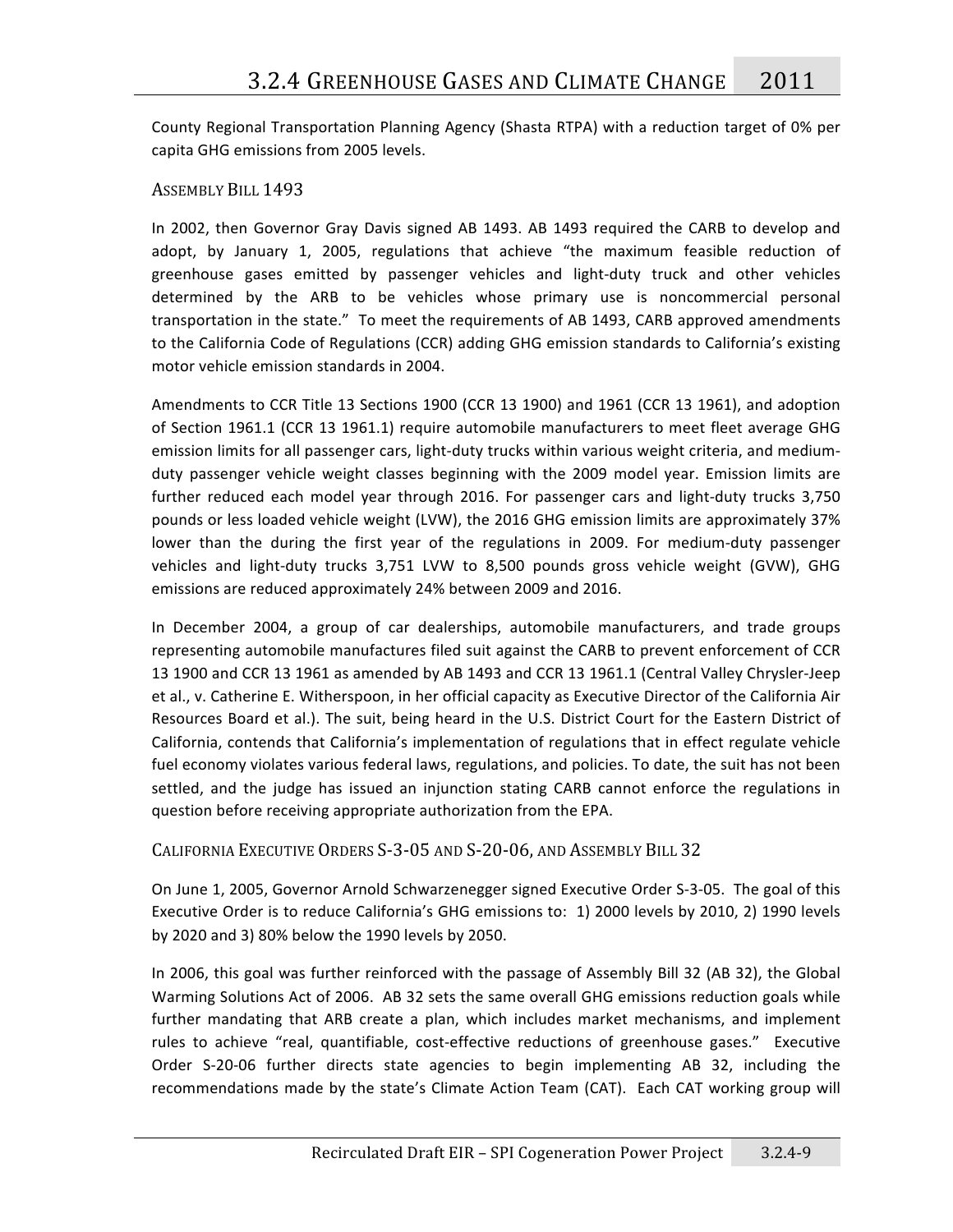# 2011 3.2.4
GREENHOUSE
GASES
AND
CLIMATE
CHANGE

develop a Near-term Implementation Plan (CATNIPs) for the specific climate change mitigation measures and adaptation strategies being addressed by the working group. These will be the measures
and
strategies
that
will
be
underway
or
completed
by
the
end
of
2010.
The
CATNIP
will include a brief description of the measures and strategies, the steps to be taken in implementation, the agency/department responsible, and the timeline for completion. The Energy Working Group of the Climate Action Team focuses its efforts on both green house gas emission reduction and adaptation actions affecting the energy sector.

CARB, which is part of Cal-EPA, develops air quality regulations at the state level. The state regulations mirror federal regulations by establishing industry-specific pollution controls for criteria, toxic, and nuisance pollutants. California also requires areas to develop plans and strategies for attaining state ambient air quality standards as set forth in the California Clean Air Act of 1988. In addition to developing regulations, CARB develops motor vehicle emission standards
for
California
vehicles.

### ASSEMBLY BILL 32 - CLIMATE CHANGE SCOPING PLAN

On December 11, 2008 ARB adopted its *Climate Change Scoping Plan* (Scoping Plan), which functions as a roadmap of ARB's plans to achieve GHG reductions in California required by AB 32 through
 subsequently
 enacted
 regulations.
 The
 Scoping
 Plan
 contains
 the
 main
 strategies California will implement to reduce CO<sub>2</sub>e emissions by 169 million metric tons (MMT), or approximately 30%, from the state's projected 2020 emissions level of 596 MMT of CO2e under a business-as-usual scenario. (This is a reduction of 42 MMT CO<sub>2</sub>e, or almost 10%, from 2002–2004 average emissions, but requires the reductions in the face of population and economic growth through 2020.) The Scoping Plan also breaks down the amount of GHG emissions reductions ARB recommends for each emissions sector of the state's GHG inventory. The Scoping Plan calls for the largest reductions in GHG emissions to be achieved by implementing the following measures and standards:

- improved emissions standards for light-duty vehicles (estimated reductions of 31.7 MMT  $CO<sub>2</sub>e$ ),
- the Low-Carbon Fuel Standard (15.0 MMT  $CO<sub>2</sub>e$ ),
- energy efficiency measures in buildings and appliances and the widespread development of combined heat and power systems (26.3 MMT CO<sub>2</sub>e), and
- a renewable portfolio standard for electricity production (21.3 MMT  $CO<sub>2</sub>e$ ).

The
Cal‐EPA
2011
Greenhouse
Gas
Reduction
Report
Card
 (January,
2011)
reported
 that
in
2009, the date for which the most current data are available, California had achieved a reduction of 1.3 MMT  $CO<sub>2</sub>e$  compared to 2007 levels from implementation of the RPS program.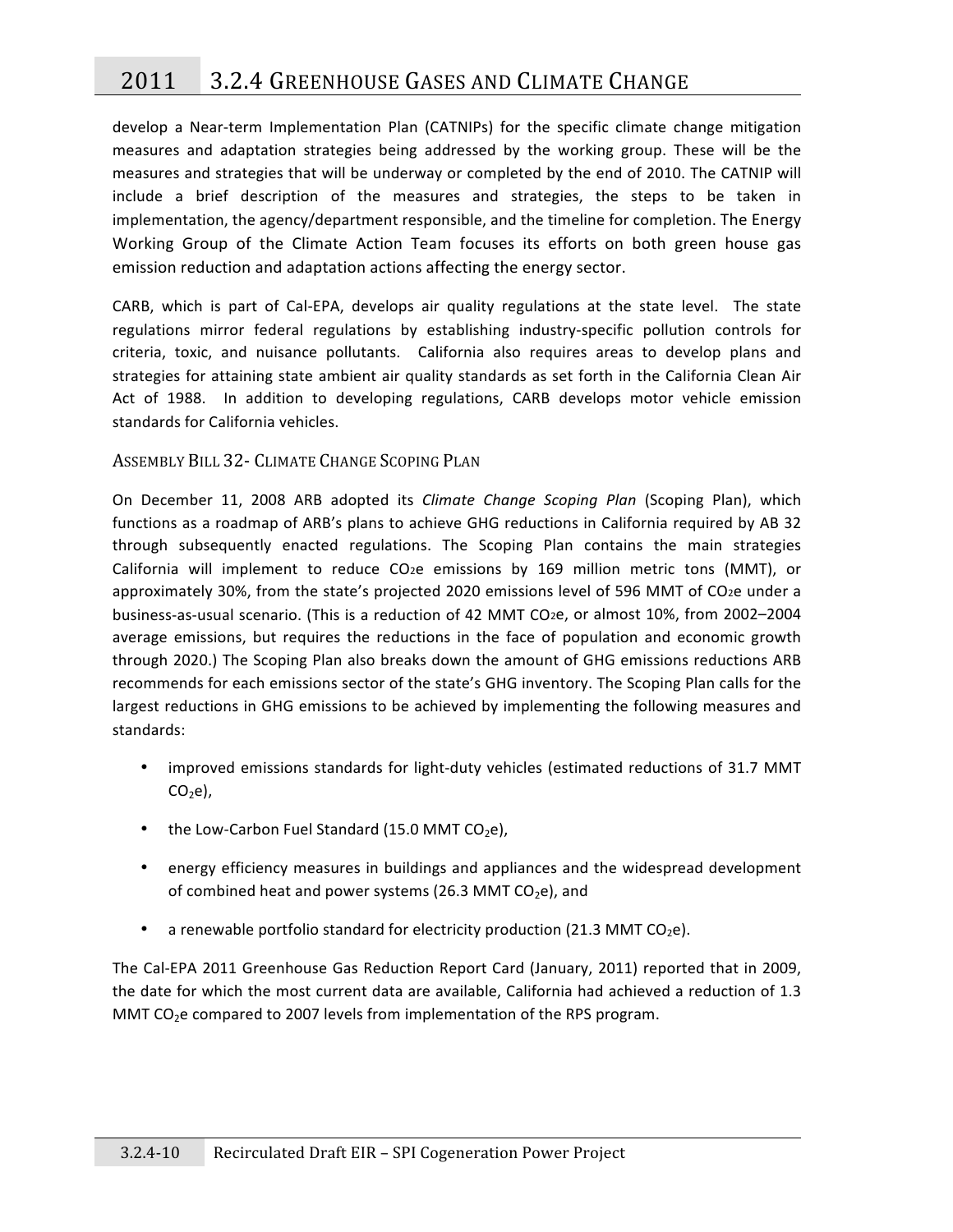### SENATE BILL 1368

SB 1368 requires the California Energy Commission (CEC) and the California Public Utilities Commission (CPUC) to set a global warming emissions standard for electricity used in California regardless of whether it's generated in-state or purchased from plants in other states. The new standard applies to any new long-term financial contracts for base load electricity, and applies both to investor-owned utilities and municipal utilities. The standard for baseload generation owned by, or under long-term contract to publicly owned utilities, is an emissions performance standard (EPS) of 1,100 lbs CO<sub>2</sub> per megawatt-hour (MWh). However, the CPUC has determined that biomass generation of electricity is EPS compliant because alternative means of disposing biomass such as open air burning and landfill deposition have the potential to generate greater concentrations of greenhouse gas in the atmosphere, including methane. This concept is described in greater detail under the impact analysis below.

### SENATE BILLS 1078 AND 107 AND EXECUTIVE ORDER S-14-08

SB 1078 (Chapter 516, Statutes of 2002) requires retail sellers of electricity, including investor-owned utilities and community choice aggregators, to provide at least 20% of their supply from renewable sources by 2017. SB 107 (Chapter 464, Statutes of 2006) changed the target date to 2010. In November 2008, Governor Schwarzenegger signed Executive Order S-14-08, which expands
the
state's
Renewable
Energy
Standard
to
33%
renewable
power
by
2020.

### CALIFORNIA
RENEWABLES
PORTFOLIO
STANDARD
(RPS)

Established in 2002 under Senate Bill 1078 and accelerated in 2006 under Senate Bill 107, California's Renewables Portfolio Standard (RPS) is one of the most ambitious renewable energy standards in the country. The RPS program requires electric corporations to increase procurement from eligible renewable energy resources by at least 1% of their retail sales annually, until they reach 20% by 2010. Biomass generated electricity is considered an eligible renewable energy source
for
the
RPS
program.

### ANALYSIS METHODOLOGY

At the time of preparation of this Recirculated Draft EIR, neither CARB nor the Shasta County Air Quality Management District has formally adopted a recommended methodology for evaluating GHG
emissions
associated
with
stationary
sources
and/or
new
projects.

The
California
Office
of
Planning
and
Research's
(OPR)
recommends
that
lead
agencies
under
CEQA make a good-faith effort, based on available information, to estimate the quantity of GHG emissions that would be generated by a proposed project, including the emissions associated with construction
activities,
stationary
sources,
vehicular
traffic,
and
energy
consumption:
to
determine whether the impacts have the potential to result in a significant project or cumulative environmental impact; and, where feasible mitigation is available, to mitigate any project or cumulative impact determined to be potentially significant. More recently, OPR prepared amendments to the State CEQA Guidelines, pursuant to SB 97 (Statutes of 2007) for adoption by the
 California
 Natural
 Resources
 Agency.
 The
 amendments
 added
 several
 provisions
 reinforcing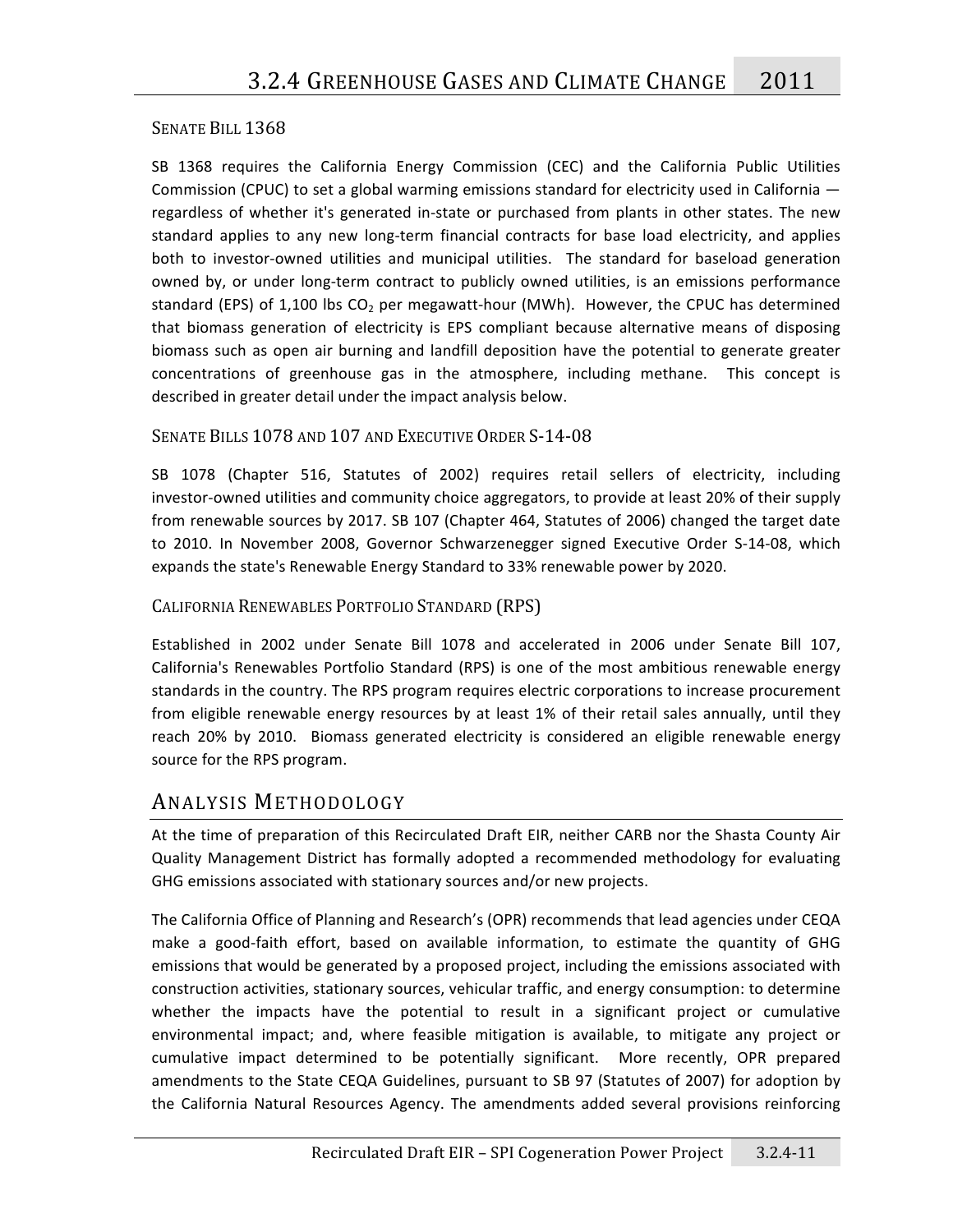the requirements to assess a project's GHG emissions as a contribution to the cumulative impact of
climate
change.
The
amendments
went
into
effect
on
March
18,
2010.

Specifically, CEQA Guidelines Section 15064.4, as amended March 18, 2010, state:

(a) The determination of the significance of greenhouse gas emissions calls for a careful judgment by the lead agency consistent with the provisions in section 15064. A lead agency should make a good-faith effort, based to the extent possible on scientific and factual data, to describe, calculate or estimate the amount of greenhouse gas emissions resulting from a project. A lead agency shall have discretion to determine, in the context of a particular project, whether to:

*(1)
 Use
 a
 model
 or
 methodology
 to
 quantify
 greenhouse
 gas
 emissions
 resulting
 from
 a*  project, and which model or methodology to use. The lead agency has discretion to select the model or methodology it considers most appropriate provided it supports its decision with substantial evidence. The lead agency should explain the limitations of the particular *model
or
methodology
selected
for
use;
and/or*

*(2)
Rely
on
a
qualitative
analysis
or
performance
based
standards.* 

(b) A lead agency should consider the following factors, among others, when assessing the significance of impacts from greenhouse gas emissions on the environment:

*(1)
The
extent
 to
which
 the
 project
may
 increase
 or
 reduce
 greenhouse
 gas
emissions
 as compared
to
the
existing
environmental
setting;* 

*(2)
Whether
the
project
emissions
exceed
a
threshold
of
significance
that
the
lead
agency*  determines applies to the project.

(3) The extent to which the project complies with regulations or requirements adopted to implement a statewide, regional, or local plan for the reduction or mitigation of greenhouse gas emissions. Such requirements must be adopted by the relevant public agency through a public review process and must reduce or mitigate the project's incremental contribution of greenhouse gas emissions. If there is substantial evidence that the possible effects of a particular project are still cumulatively considerable notwithstanding compliance with the adopted regulations or requirements, an EIR must be *prepared
for
the
project.* 

# **Analysis
Approach**

The proposed SPI Anderson Cogen Facility was analyzed for potential GHG emissions. Table 3.2.4-1 summarizes the proposed biomass project-related activities for which the GHG emissions were estimated, the key input parameters, and the source of the emission factors to be used. The operational
emissions
are
 principally
 the
GHG
emissions
 from
 the
 combustion
 of
 biomass
 in
 the facility (the stationary source) plus there are numerous support emissions, which are emissions that directly support power plant operations and would not otherwise occur. Avoided emissions are those GHG emissions that would no longer occur due to operation of the proposed Cogen Facility.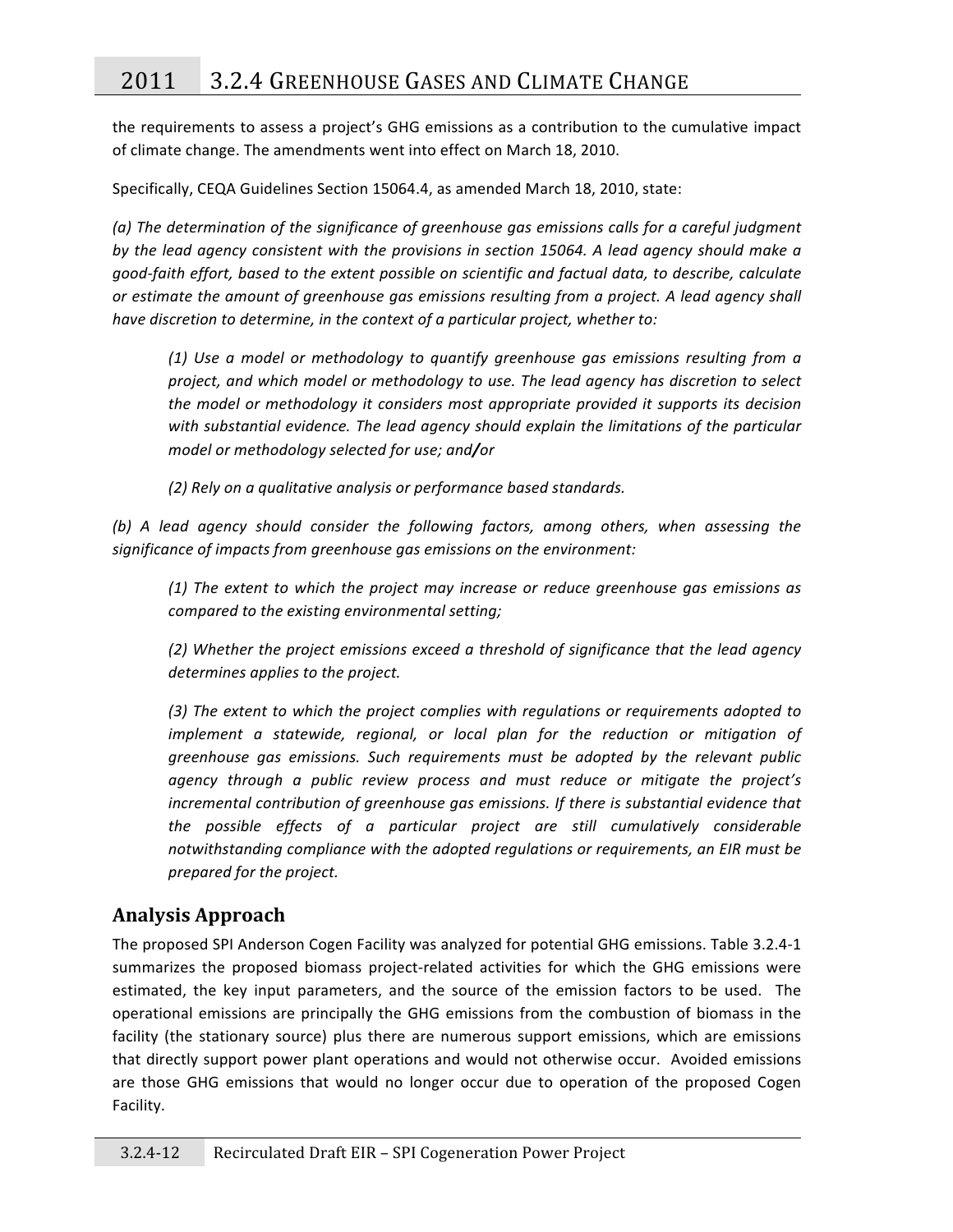| <b>SOURCE OF GHG</b>                            | <b>KEY INPUT PARAMETER</b>                                                     | <b>GHG EMISSION FACTORS</b><br><b>MODELS AND SOURCES</b>                                                                     |  |  |  |  |  |  |
|-------------------------------------------------|--------------------------------------------------------------------------------|------------------------------------------------------------------------------------------------------------------------------|--|--|--|--|--|--|
| <b>OPERATIONAL EMISSIONS</b>                    |                                                                                |                                                                                                                              |  |  |  |  |  |  |
| <b>Biomass Combustion at Power</b><br>Plant     | Biomass fuel energy content                                                    | <b>CARB</b> Mandatory Reporting of<br>GHG Emissions regulations<br>(Title 17 §§95100 to 95133)                               |  |  |  |  |  |  |
| Natural Gas Combustion at<br><b>Power Plant</b> | Natural gas energy content                                                     | CARB Mandatory Reporting of<br>GHG Emissions regulations<br>(Title 17 §§95100 to 95133)                                      |  |  |  |  |  |  |
| Fuel Yard Loader                                | Hours of off-road equipment use                                                | CARB Offroad2007, CA Climate<br><b>Action Registry General</b><br>Reporting Protocol 2009                                    |  |  |  |  |  |  |
| Truck Idling at Power Plant                     | Truck idling hours                                                             | CARB Emfac2007, CA Climate<br><b>Action Registry General</b><br>Reporting Protocol 2009                                      |  |  |  |  |  |  |
| Employee trips                                  | VMT of employee commute trips                                                  | CARB URBEMIS, CA Climate<br><b>Action Registry General</b><br>Reporting Protocol 2009                                        |  |  |  |  |  |  |
| <b>Biomass Hauling</b>                          | VMT of haul routes                                                             | CA Climate Action Registry<br>General Reporting Protocol 2009,<br><b>CARB EMFAC2007</b>                                      |  |  |  |  |  |  |
| Hauling of Ash                                  | VMT of haul routes                                                             | CA Climate Action Registry<br>General Reporting Protocol 2009                                                                |  |  |  |  |  |  |
| <b>Biomass Harvesting/Processing</b>            | On-road vehicle miles traveled<br>(VMT) and hours of off-road<br>equipment use | CARB Offroad2007, Forest<br><b>Biomass Removal on National</b><br>Forest Lands (Sierra Nevada<br>Conservancy, November 2008) |  |  |  |  |  |  |
| <b>AVOIDED EMISSIONS</b>                        |                                                                                |                                                                                                                              |  |  |  |  |  |  |
| Decomposition of Urban Wood<br>Waste            | Mass of biomass decomposed                                                     | <b>IPCC</b> National Inventory<br>Guidelines, Volume 5                                                                       |  |  |  |  |  |  |
| Agricultural Woody Waste<br><b>Burning</b>      | Mass of biomass burned                                                         | <b>IPCC</b> National Inventory<br>Guidelines, Volume 4                                                                       |  |  |  |  |  |  |
| Forest Thinnings/Slash Burning                  | Mass of biomass burned                                                         | <b>IPCC</b> National Inventory<br>Guidelines, Volume 4                                                                       |  |  |  |  |  |  |

*TABLE
3.2.4‐1
METHODOLOGIES
USED
TO
ESTIMATE
GHG
EMISSIONS
FOR
PROJECT*

**NOTES: IPCC IS THE INTERGOVERNMENTAL PANEL ON CLIMATE CHANGE** 

The methodology used to analyze the project's contribution to global climate change includes the calculation of GHG emissions using the best available methodologies and specified GHG emission factors available from a variety of models, protocols, and regulatory sources (as listed in Table 3.2.4-1) and the GHG Analysis supporting Excel spreadsheets, which are included as Appendix B. As examples, GHG emission factors for the calculation of total GHG emissions from the combustion of biomass were sourced from the California Code of Regulations, and the equations used in the GHG analysis were obtained from published California Air Resources Board (CARB)
 guidance
 documents.

In
 the
 avoided
 emissions
 calculations
 for
 forest
 thinning
 and harvesting residues, emissions factors were sourced from IPCC protocols, and equations for the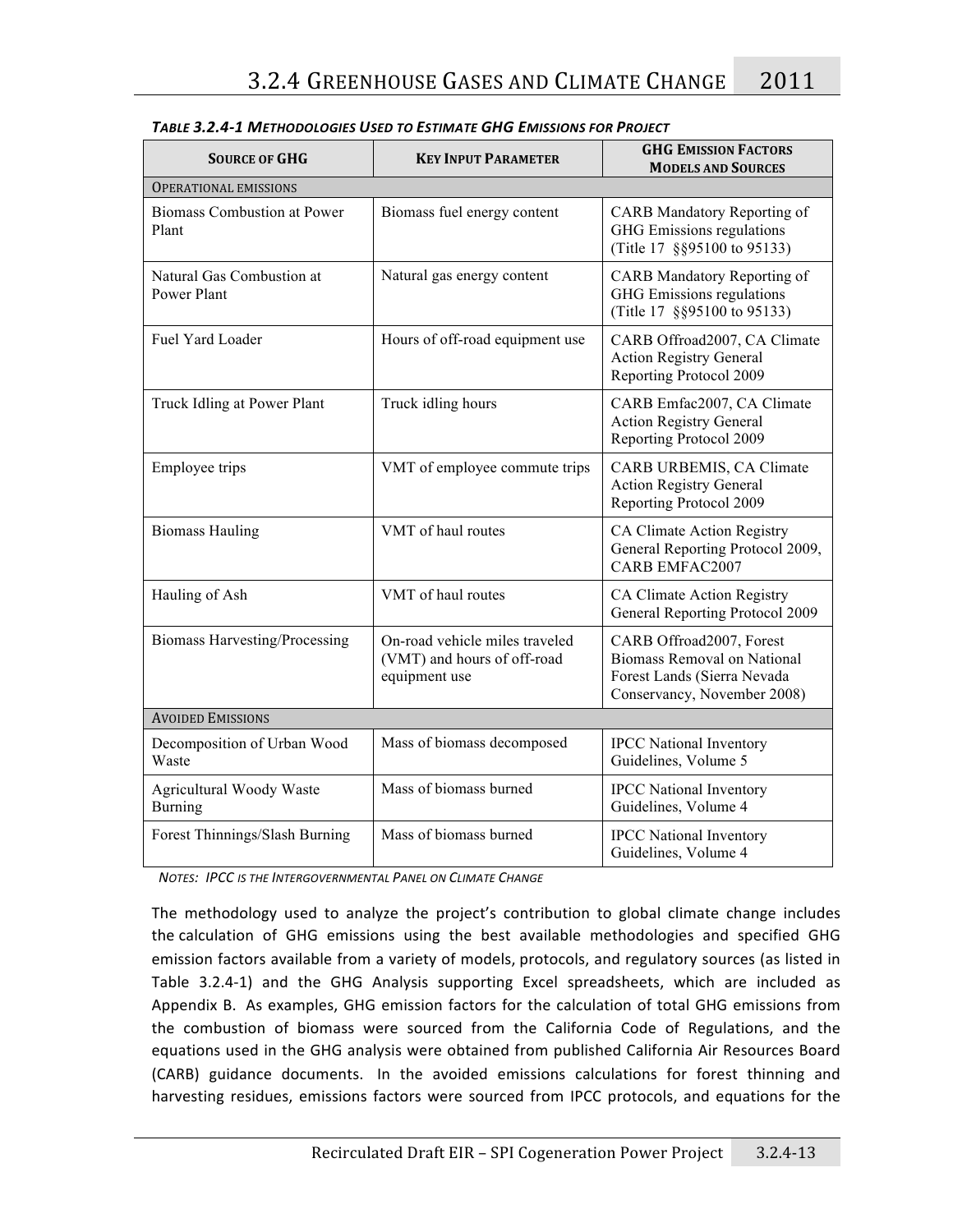# 2011 3.2.4
GREENHOUSE
GASES
AND
CLIMATE
CHANGE

calculation of the total also sourced from IPCC protocols. For the processing of forest residues by off-road equipment, GHG emission factors were obtained via the CARB OFFROAD2007 model. These models and protocols represent established standards used by California regulatory agencies and the scientific community. The analysis was prepared by TSS Consultants, Inc., a professional firm with extensive experience quantifying GHG impacts associated with biomass power
plant
operations.

# THRESHOLDS OF SIGNIFICANCE

As described previously, the State Legislature and the global scientific community have found that global climate change poses significant adverse effects to the environment of California and the entire
world.

Per Appendix G of the CEQA Guidelines, climate change-related impacts are considered significant if implementation of the proposed project under consideration would do any of the following:

- 1. Generate greenhouse gas emissions, either directly or indirectly, that may have a significant impact on the environment.
- 2. Conflict with an applicable plan, policy, or regulation adopted for the purpose of reducing the
emissions
of
greenhouse
gases.

Very few public agencies in California have adopted GHG thresholds of significance for CEQA, and no
GHG
thresholds
have
been
developed
specifically
for
facilities
that
generate
electricity.
Neither the
Shasta
County
Air
Quality
Management
District
nor
Shasta
County
has
developed
 thresholds. Some agencies have adopted thresholds of significance for stationary-source GHGs that focus on the mass emissions of a project. When using a mass emissions approach, in general the larger the project, the greater the potential that project-generated GHG emissions would exceed the threshold
 of
 significance.
 Using
 a
 mass
 emission
 approach
 may
 be
 appropriate
 for
 evaluating stationary sources if no GHG policies, goals, or regulations have been established that apply to those specific types of stationary sources. Applying this type of approach for the proposed project would overlook the fact that California has determined how (and the degree to which) it will address the sector of GHG emissions associated with electricity production. Indeed, by establishing the 33% Renewable Portfolio Standard, California has established an aggressive goal to shift to renewable
energy
to
substantially
reduce
GHG
emissions.
Thus,
in
this
more
appropriate
context, the larger the renewable electricity project, the closer the state comes to achieving the Renewable Portfolio Standard and associated GHG reductions. Thus, a mass emissions threshold would not be an appropriate metric to determine significance of GHG emissions associated with the proposed project.

Shasta County has determined that the establishment of a numerical threshold of significance is not appropriate for the proposed project. Consistent with the guidance provided in CEQA Guidelines Section 15064.4, Shasta County has prepared this EIR in a manner which includes a detailed quantification of the projected GHG emissions that would result from project implementation, and has established an appropriate threshold of significance, as directed by CEQA Guidelines
Section
15064.4(b)(3).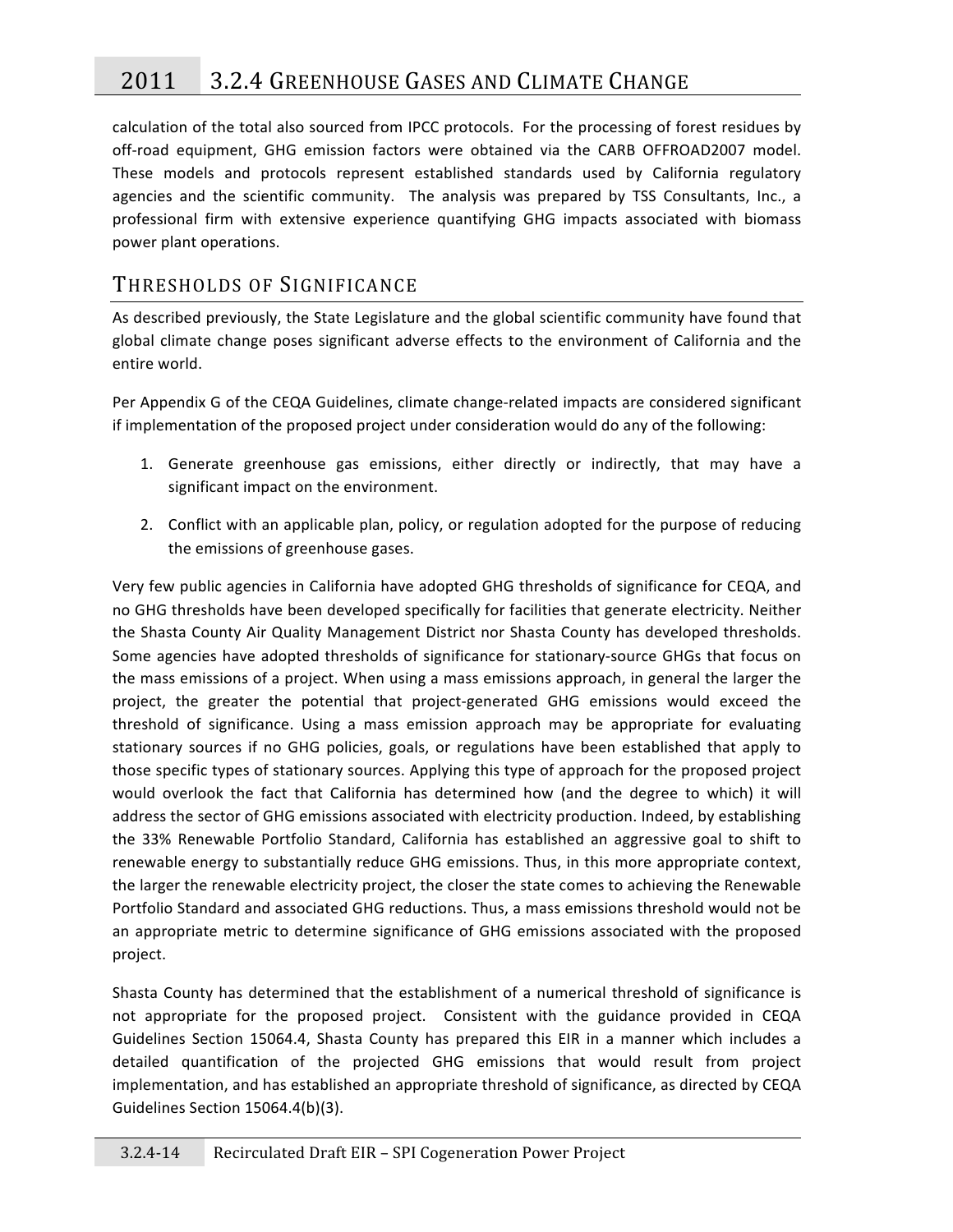For the purposes of this EIR, a GHG impact would be considered significant if implementation of the
proposed
project
would:

- Conflict with, or impede implementation of, the State's Renewable Energy Standard that aims
to
have
33%
of
the
State's
electricity
come
from
renewable
energy
sources
by
2020; or
- Not assist in meeting the Statewide GHG reduction goals outlined in AB 32.

# GHG IMPACTS AND MITIGATION MEASURES

# Impact 3.2.4.1: Project implementation would result in the generation of **GHG
emissions,
but
would
not
conflict
with
an
applicable
plan,
policy
or regulation
adopted
for
the
purpose
of
reducing
the
emissions
of greenhouse
gases.

(Less
than
significant
impact)**

The analysis of this impact includes two primary areas of focus. The first area of focus in this impact analysis is the quantification and disclosure of the anticipated GHG emissions that would result from construction and operation of the proposed project. GHGs are quantified in order to show the extent to which the proposed project may increase GHGs as compared to the existing environmental
setting.

The second area of focus is the project's consistency with applicable statewide regulations and programs adopted to achieve statewide reductions in GHG emissions. These regulations and programs
include
AB
32,
the
AB
32
Scoping
Plan
and
the
Renewables
Portfolio
Standard.

As
described
previously
in
this
section,
a
numerical
threshold
of
significance
for
GHG
emissions
has not been established by Shasta County. Rather, Shasta County has determined that the appropriate threshold of significance for this project is consistency with applicable regulations and programs,
including
AB
32,
the
AB
32
Scoping
Plan
and
the
Renewables
Portfolio
Standard.

# GHG EMISSIONS QUANTIFICATION

### CONSTRUCTION‐RELATED
GHG
EMISSIONS

Project-related construction activities would result in increased GHG emissions. Heavy-duty offroad equipment, materials transport, and worker commutes during construction of the proposed project would result in exhaust emissions of GHGs. GHG emissions generated by construction would be primarily in the form of CO2. Although emissions of other GHGs, such as CH<sub>4</sub> and N<sub>2</sub>O, are important with respect to global climate change, the emission levels of these other GHGs from on- and off-road vehicles used during construction are relatively small compared with CO2 emissions, even when factoring in the relatively larger global warming potential of CH<sub>4</sub> and N<sub>2</sub>O.

The
estimated
construction
GHG
emissions
are
presented
below
in
Table
3.2.4‐2.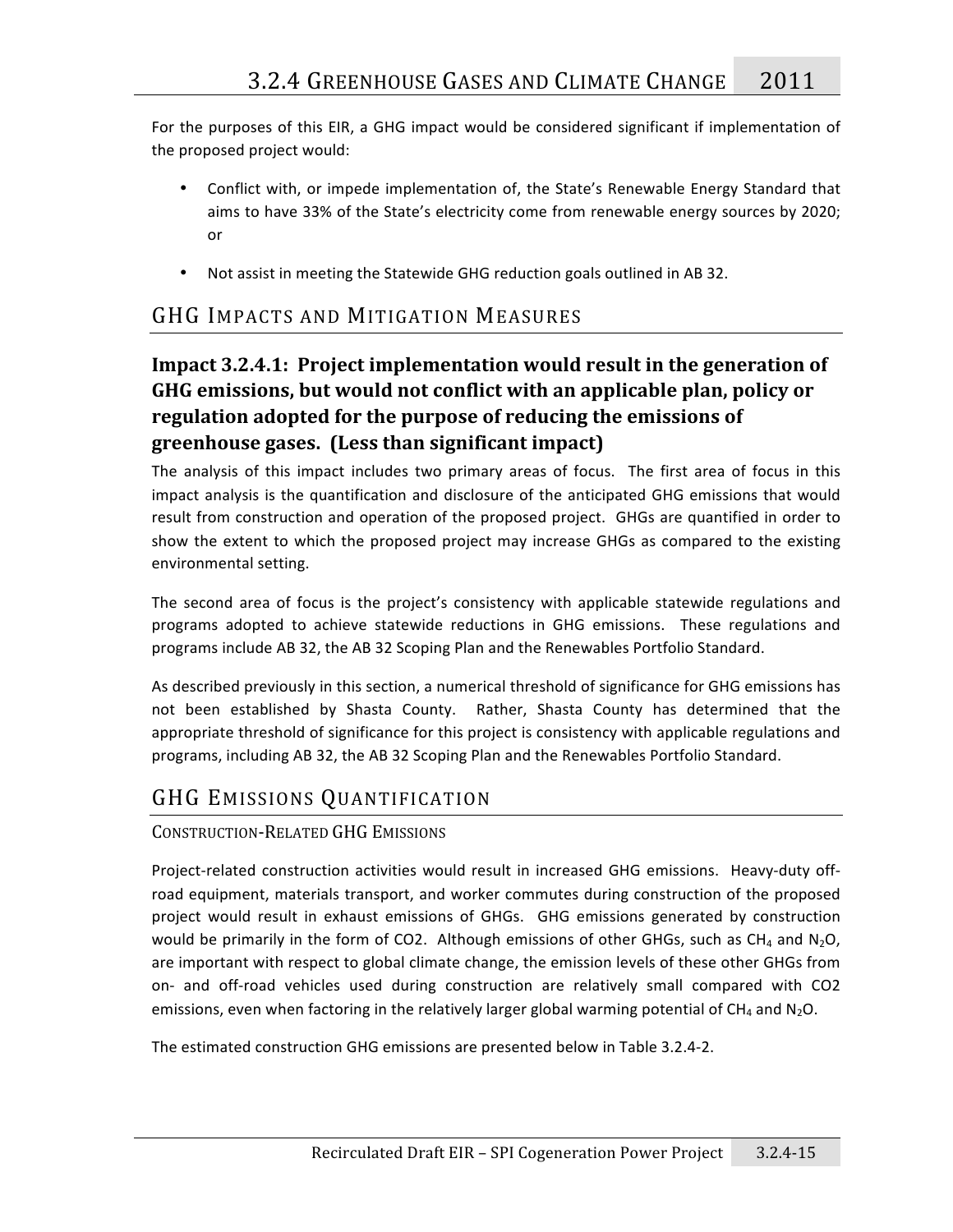### *TABLE
3.2.4‐2:
CONSTRUCTION
GREENHOUSE
GASES*

| <b>GREENHOUSE GAS</b> | <b>UNMITIGATED EMISSIONS</b><br>(TONS/YEAR) |
|-----------------------|---------------------------------------------|
| l Carbon dioxide      | 120.29                                      |

SOURCE: DE NOVO PLANNING GROUP, 2010 (URBEMIS 2007 MODELING)

# **Information
and
Methodology
used
for
Analysis
of
Operational
Emissions**

### *Biomass
Combustion
at
Power
Plant*

The proposed Cogen Facility is to produce 31 MW (gross) of electrical power by consuming 220,000 bone dry tons (BDT) of woody biomass gathered from a variety of sources. Based on information supplied by the project applicant, there were different estimates of the project's biomass fuel blend by fuel type. One estimate assumed that the entire project (100%) could be fueled by mill residuals from the SPI Anderson and the SPI Shasta Lake sawmill operations. It is reported that the SPI Anderson Sawmill facility has the capability to provide sixty-five percent (65%) of the fuel requirements of the proposed biomass facility by using 100% of the SPI Anderson mill residuals. The remaining 35% of the annual biomass needed can be mill residuals from the SPI Shasta Lake Sawmill facility, located eighteen (18) miles north of the SPI Anderson facility. An alternative fuel type mix was, however, used for this GHG analysis, in order to present a more likely, average, fuel mix over the life of the facility. It assumes that not all the woody biomass for fuel comes from mill residues, but also may come from forest harvesting operations (as harvest slash), forest thinning operations (to reduce wildfire hazards), agricultural woody waste from the Sacramento Valley agricultural areas, and some urban wood waste. The mix of biomass fuel types is presented in Table 3.2.4-3 below.

| <b>ANNUAL FUEL USE</b> | <b>MILL</b> | <b>HARVEST</b><br><b>SLASH</b> | <b>THINNINGS</b> | <b>AGRICULTURE</b> | <b>URBAN</b><br><b>WOOD</b> | <b>TOTAL</b> |
|------------------------|-------------|--------------------------------|------------------|--------------------|-----------------------------|--------------|
| BDT per year           | 140,000     | 20.000                         | 20,000           | 25,000             | 15,000                      | 220,000      |
| Percentage of BDT      | 64%         | 9%                             | 9%               | 11%                | 7%                          | 100%         |

*TABLE
3.2.4‐3: REPRESENTATIVE
WOODY
BIOMASS
FUEL
MIX
OF
PROJECT*

It should be noted though, that in the calculation of total potential GHG emissions from the combustion of the woody biomass, it is the total of 220,000 BDT that was used, as the location of where it came from for this calculation does not affect the total GHG emissions of the woody biomass.

The
fuel
type
mix
does
have
effects
on
other
portions
of
the
GHG
analysis
as
explained below.

### *Natural
Gas
Combustion
at
the
Power
Plant*

The proposed project will utilize natural gas during start up and shut down activities, as well as for flame stabilization. The Cogen Facility boiler will be equipped with two (2) natural gas burners, each with a maximum rated heat input of 62.5 MMBtu/hours. The air quality permit for the facility has not yet been issued, but may have the maximum annual natural gas usage set at 10% of the burner annual capacity factor. This would mean that that the natural gas burners could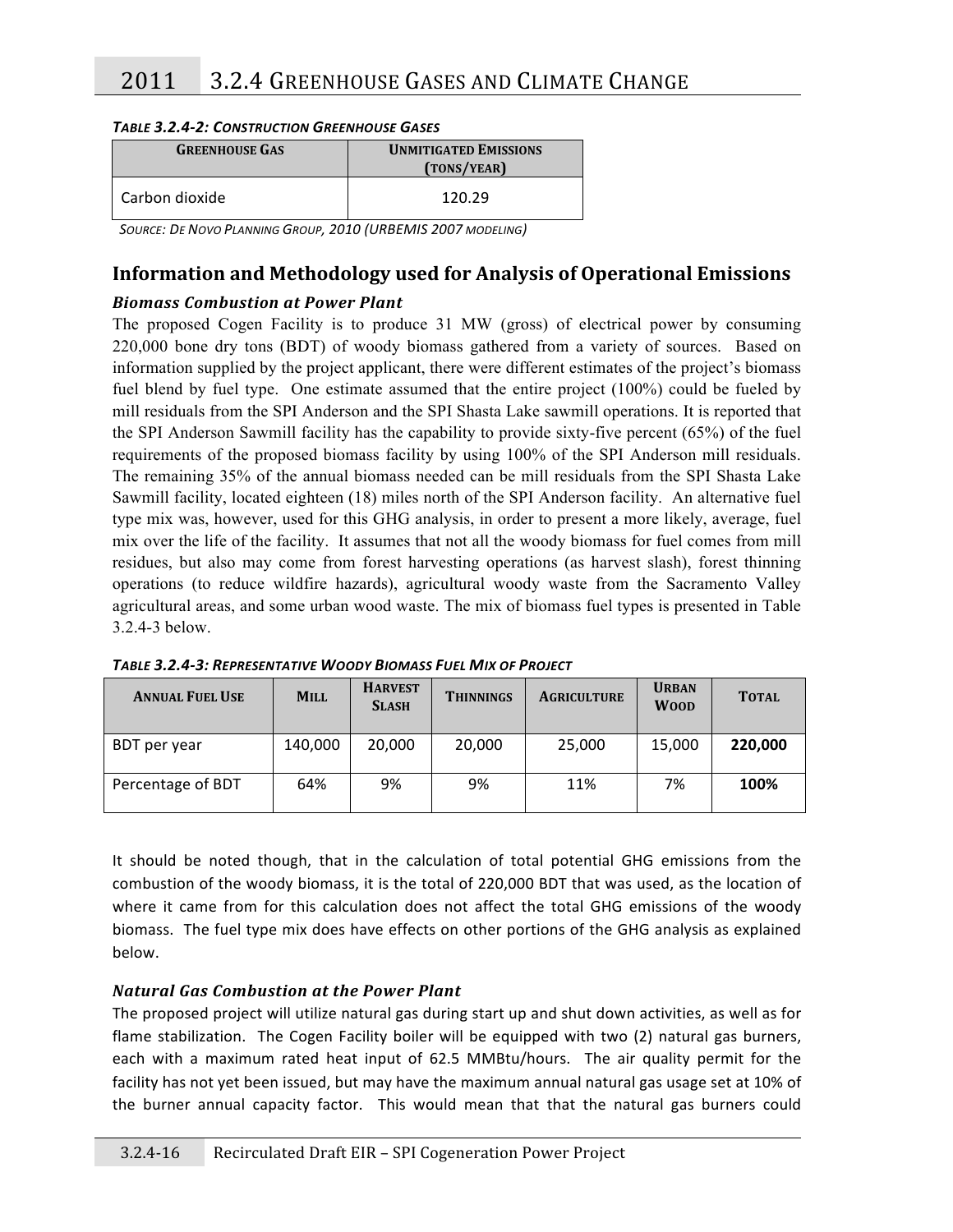operate at nearly 3,000 hours per year. However, it is expected that the actual usage will be considerably
less
than
this.

Thus,
for
the
purposes
of
GHG
emissions
calculations,
the
natural
gas usage was set at 500 hours of the two burners operating. The assumption of 500 hours per year of burner operation is based on a review of the operational characteristics of similar facilities in Shasta
County,
discussions
with
Shasta
AQMD
staff,
and
professional
knowledge
of
biomass
facility operations. This assumption is likely an overestimate of actual burner operations on an annual basis,
and
is
considered
a
very
conservative
estimate
for
use
in
this
quantification.

It should be noted that these GHG emissions will be additive to the biomass GHG emissions.

### *Fuel
Yard
Loader*

The GHG emissions of the fuel yard equipment are included in the operational GHG emissions inventory. The equipment proposed for use in the woody biomass fuel yards is a Caterpillar 980B Front End Bucket Loader. Proposed operational parameters are: Operating 16 hours per day, at six days a week would equal 112 hour/week, or a total of 5,284 hours per year.

### *Truck
Idling*

Woody biomass from the forest, agriculture, and urban sources, as well as a portion of the mill residuals coming from other SPI facilities will require that the chip van trucks may idle at the facility while waiting to off load woody biomass fuel. The idling time for each truck was assumed to be 15 minutes. Ash hauling trucks were also included in this GHG emissions calculation.

### *Employee
Trips*

The SPI Anderson Cogen Facility project will increase the number of employees by six. Thus, the GHG emissions for six new employees and their commute to and from the facility were calculated. Average
trip
length
defaults
were
obtained
from
the
CARB
approved
emissions
models
as
well
as average mix of vehicle types that might be used by the new, additional, employees.

### *Biomass
Hauling*

Woody biomass delivered from the variety of off-site sources, including mill residuals from other SPI facilities involve the use of truck and chip trailers combinations. Based upon biomass fuel source data supplied from SPI, via the County of Shasta, the average amount of miles traveled by the chip trucks was calculated for the following off-site biomass fuel sources. Included is the calculated
amount
of
fuel
from
these
sources
as
well:

### **Mill
Residues**

- SPI Shasta Lake 30,135 BDT @ 18 miles
- SPI Red Bluff 15,043 BDT @ 26 miles
- SPI Arcata 3,724 BDT  $@$  155 miles

### **Forest
Thinnings
and
Slash**

• Various locations - 40,000 BDT @ 68 miles

### **Agricultural
Woody
Waste**

• Sacramento Valley various locations - 25,000 BDT @ 108 miles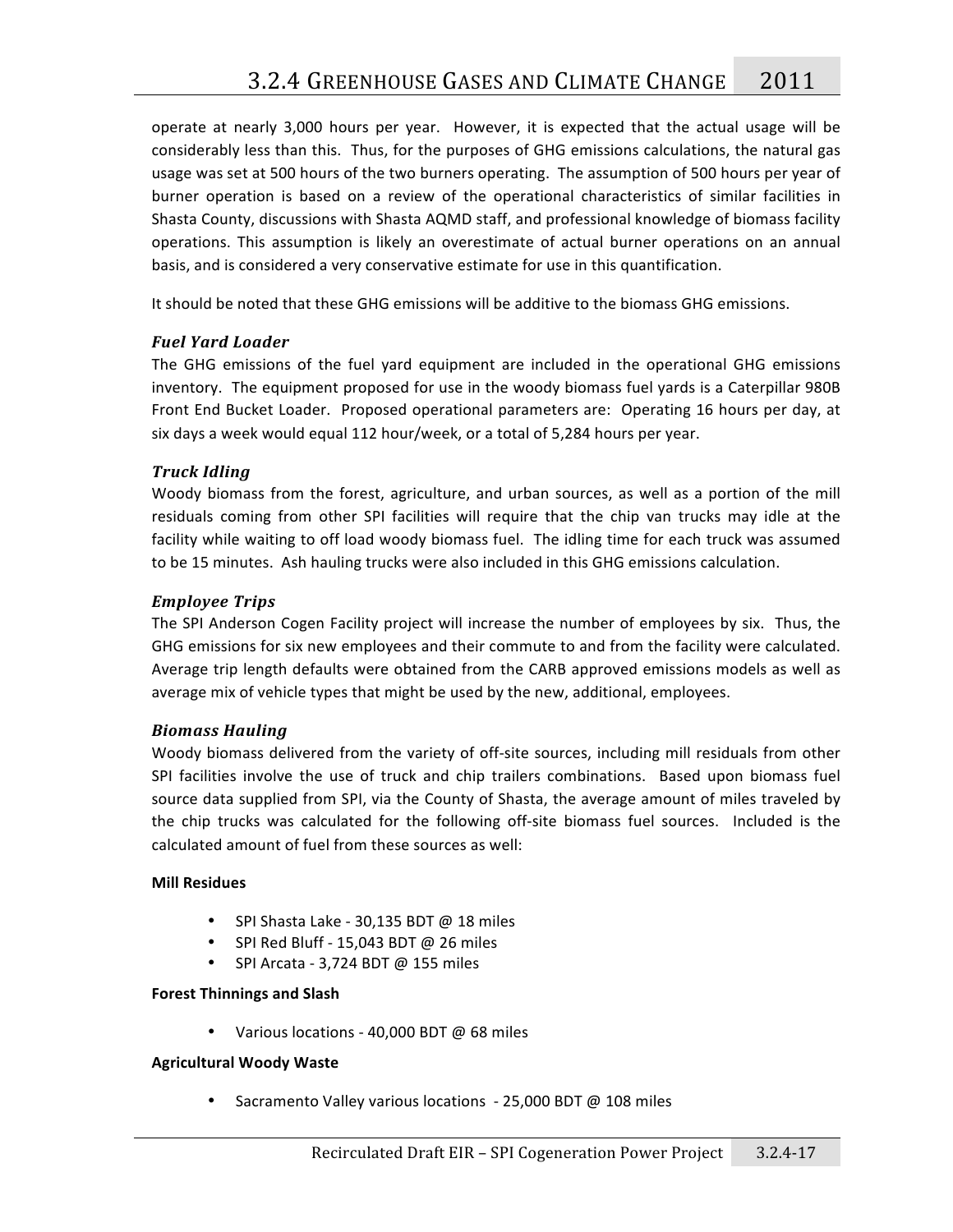### **Urban
Wood
Waste**

• Sacramento urban area - 15,000 BDT @ 152 miles

The total miles that the chip trucks would travel (round trips) was calculated and then divided by 13.5, this being the average BDT of woody biomass per delivery truck. GHG emissions factor for heavy-duty diesel trucks were then applied and the total GHG emissions burden for diesel fuel consumed
by
the
trucks
was
calculated.

### *Hauling
of
Ash*

For the purposes of this GHG emissions calculation it was assumed that all the ash would be transported to the Anderson Landfill for disposal (approximately 7.2 miles away). An ash hauling truck was assumed to hold 18 tons, and with a projected annual generation of 11,155 tons of ash, it is calculated that there will be 1,248 trips to the landfill. Again, assuming the truck hauling the ash would be a heavy-duty diesel, the GHG emissions for the diesel fuel consumed was calculated.

### *Biomass
Harvesting
and
Processing*

The fuel types that will require harvesting, collection, and processing that contribute to the project's GHG emissions burden include the forest thinnings and slash, agricultural woody waste, and urban wood waste. Much of this diesel-fired equipment (such as feller bunchers, grinders, etc.) is off-road diesel equipment. There are some on-road vehicles associated with the forest thinnings/slash
and
agricultural
woody
waste
that
was
also
used
in
GHG
emissions
calculations.

# **Information
and
Methodology
used
for
Analysis
of
Avoided
Emissions**

The term "avoided emissions" refers to emission that would otherwise occur if the proposed project were not implemented. For example, as described in greater detail below and in the Project Description section of this EIR, many agricultural operations yield woody waste, often in the form of orchard trimmings and removed trees. Much of this agricultural woody waste is currently disposed of through open burning. By utilizing this agricultural woody waste as fuel for the Cogen Facility, the emissions associated with the open burning of this fuel would not occur. Combustion of these materials in the Cogen Facility would result in emissions. These emissions are shown
in
Table
3.2.4‐4
as
Biomass
Combustion
Emissions.

### *Decomposition
of
Urban
Wood
Waste*

The principal alternative fate of urban wood waste, if not used for biomass power generation is that it is chipped and used as either mulch (landscaping application), soil amendment in a compost facility, or as alternative daily cover at landfills. It is assumed for the purposes of this GHG analysis that all urban wood waste destined for the proposed SPI Anderson Cogen Facility will come from the
Sacramento
urban
area.

Solid
waste
diversion
requirements
in
 the
Sacramento
area
prevent the direct disposal of urban wood waste into landfills. Therefore, all 15,000 BDT of urban wood waste, if not used for biomass power generation, is expected to be composted or decompose in some
 way.
 GHG emissions are avoided as the biomass power from the urban wood wastes produced can offset the use of fossil fuels for electricity generation.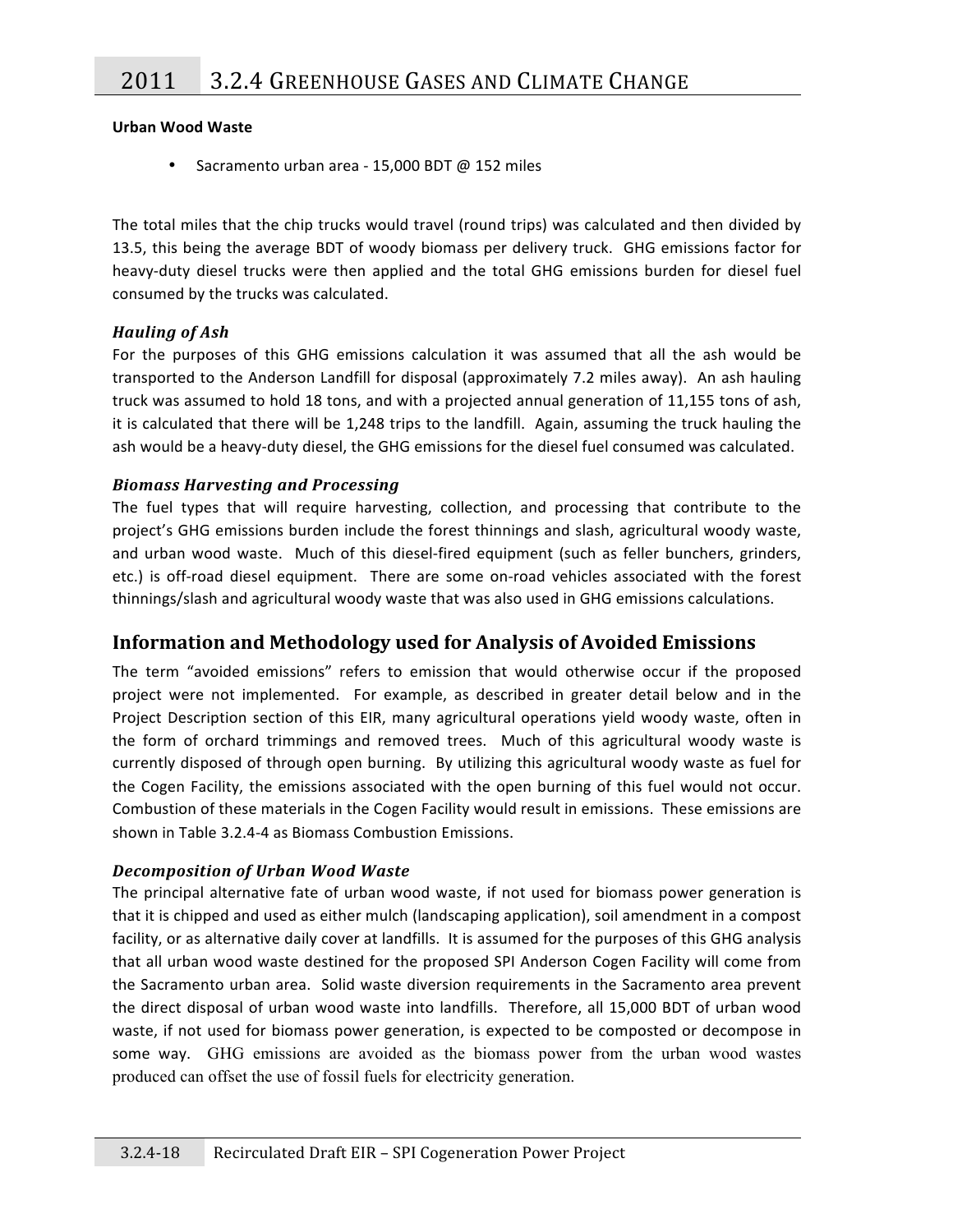It is also further assumed in the calculation of GHG emissions for the decomposing of the urban wood waste that approximately 50% of the CO2 emissions would be released. The other 50% of the
degradable
organic
carbon
would
be
sequestered
into
the
soil
or
finished
compost.

### *Agricultural
Woody
Waste
Burning*

The diversion of agricultural woody waste from open field burning to the Cogen Facility results in an avoided emissions of GHG, even though the combustion of biomass results in its own GHG emissions. GHG emissions are avoided as the biomass power from the agricultural woody wastes produced can offset the use of fossil fuels for electricity generation. It is assumed that approximately 95% of the agriculture woody waste burned in the field releases its full GHG emissions.

### *Forest
Thinning/Slash
Burning*

Similar
to
agricultural
woody
waste,
the diversion of forest biomass thinnings and slash from being open pile burned in the forest to the Cogen Facility results in avoided emissions of GHGs, even though the combustion of biomass results in its own GHG emissions. GHG emissions are avoided as the biomass power from the forest wood wastes produced can offset the use of fossil fuels for electricity generation. It is assumed that about 95% of the forest wood waste burned in the field releases its full GHG emissions.

### *Existing
4
MW
Cogeneration
Facility*

Sierra Pacific Industries currently operates a 4 MW-cogeneration facility on the project site. Upon approval and completion of the proposed Cogen Facility, the existing 4 MW-cogeneration facility would cease operations. As described in greater detail in the Project Description section of this EIR, the two facilities would never operate simultaneously. The existing 4 MW-facility currently generates GHGs. These GHGs will not be generated once the proposed Cogen Facility is operational,
thus,
these
are
also
avoided
emissions.

# **Analysis
Results**

Table 3.2.4-4 displays the results of the GHG analysis for the operations of the proposed Cogen Facility. Included are the avoided emissions, which results in the net GHG emissions burden of the proposed facility. Detailed calculation worksheets associated with this table are provided in Appendix
B.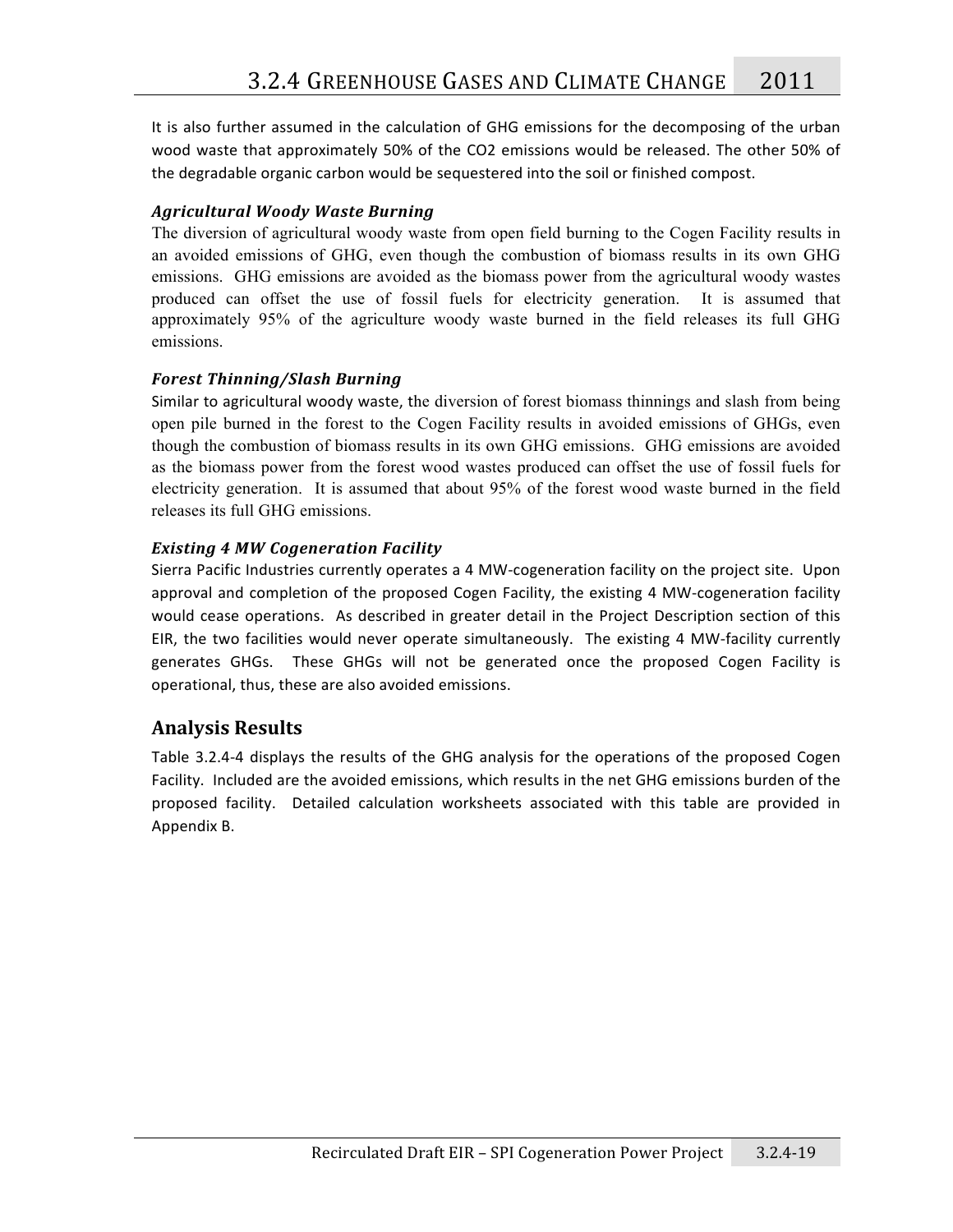| <b>SOURCE</b>                                | CO <sub>2</sub> E (MT/YEAR) |  |  |  |  |
|----------------------------------------------|-----------------------------|--|--|--|--|
| <b>OPERATIONAL EMISSIONS</b>                 |                             |  |  |  |  |
| <b>Biomass Combustion at Power Plant</b>     | 317,497                     |  |  |  |  |
| Natural Gas Combustion at Power Plant        | 3,419                       |  |  |  |  |
| <b>Fuel Yard Loader</b>                      | 926                         |  |  |  |  |
| Truck Idling at Power Plant                  | 18                          |  |  |  |  |
| <b>Employee Trips</b>                        | 39                          |  |  |  |  |
| <b>Biomass Hauling</b>                       | 1,979                       |  |  |  |  |
| Ash Hauling                                  | 26                          |  |  |  |  |
| <b>Biomass Harvesting/Processing</b>         | 5,944                       |  |  |  |  |
| <b>Subtotal of emissions generated</b>       | 329,848                     |  |  |  |  |
| <b>AVOIDED EMISSIONS</b>                     |                             |  |  |  |  |
| Decomposition of Urban Wood Waste            | 10,586                      |  |  |  |  |
| Agricultural Woody Waste Burning             | 35,294                      |  |  |  |  |
| Forest Thinning/Slash Burning                | 62,246                      |  |  |  |  |
| <b>Existing 4 MW Cogeneration Facility</b>   | 46,181                      |  |  |  |  |
| <b>Subtotal of emissions avoided</b>         | 154,307                     |  |  |  |  |
| <b>NET INCREASE IN OPERATIONAL EMISSIONS</b> | 175,541                     |  |  |  |  |

#### *TABLE
3.2.4‐4
GHG
EMISSIONS
GENERATED
AND
AVOIDED
BY
THE
PROJECT*

SOURCE: TSS CONSULTANTS, AUGUST 2011.

As shown in the table above, operation of the proposed Cogen Facility would result in the net increase of approximately 175,541 metric tons of CO<sub>2</sub>e per year. This quantified analysis of GHGs that would be generated by project operations is included in this EIR in order to provide the public, interested agencies, organizations, and County decision makers with information and details regarding
projected
GHG
emissions
associated
with
project
operation.

# **Analysis
of
Consistency
with
Adopted
State
Programs
to
Reduce
GHG Emissions**

On June 1, 2005, Governor Arnold Schwarzenegger signed Executive Order S-3-05. The goal of this Executive Order is to reduce California's GHG emissions to: 1) 2000 levels by 2010, 2) 1990 levels by
the
2020
and
3)
80%
below
the
1990
levels
by
the
year
2050.

In 2006, this goal was further reinforced with the passage of Assembly Bill 32 (AB 32), the Global Warming Solutions Act of 2006. AB 32 sets the same overall GHG emissions reduction goals while further mandating that ARB create a plan, which includes market mechanisms, and implement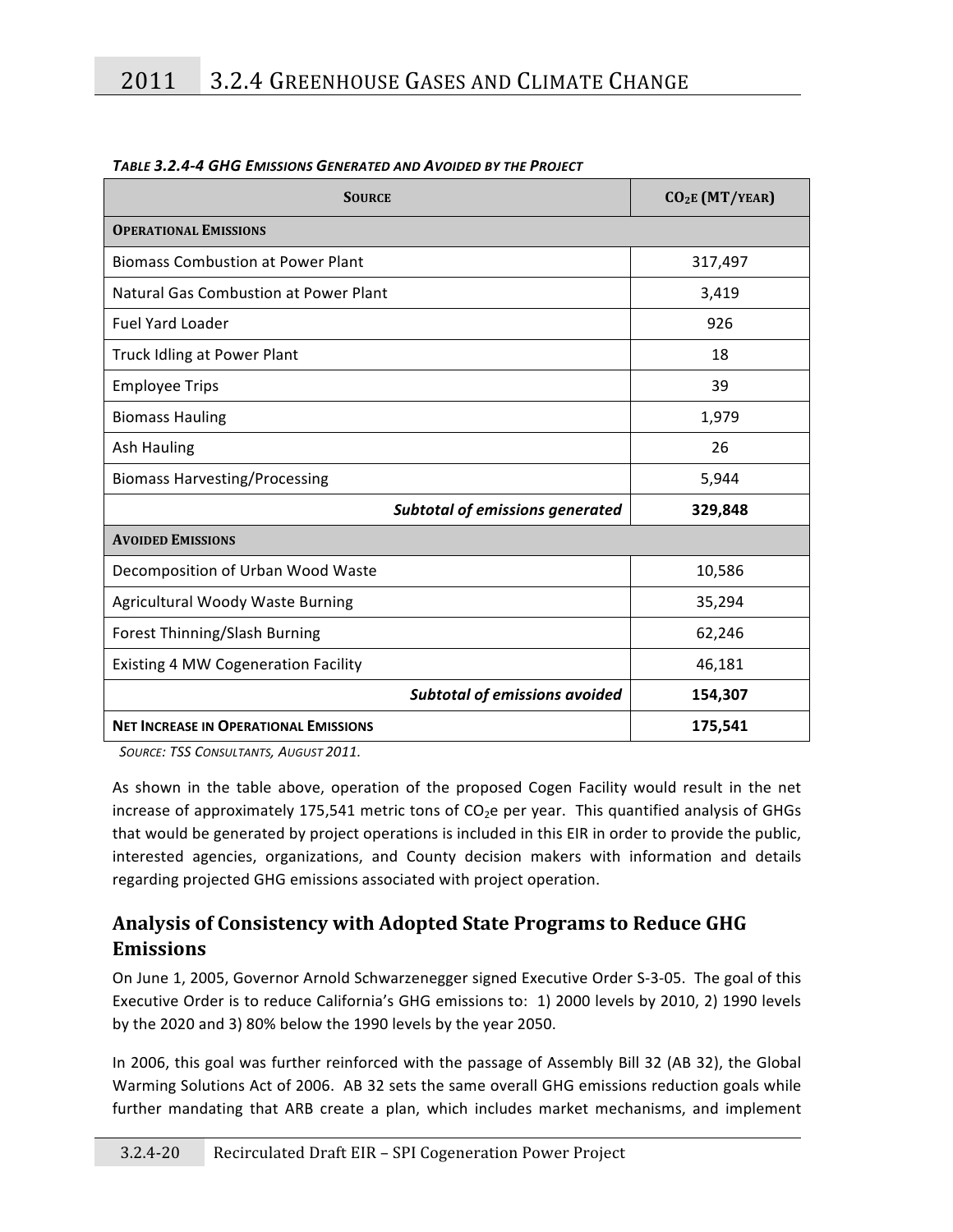rules to achieve "real, quantifiable, cost-effective reductions of greenhouse gases." Executive Order S-20-06 further directs state agencies to begin implementing AB 32, including the recommendations
made
by
the
state's
Climate
Action
Team.

The AB 32 Scoping Plan was developed by ARB as the mechanism, or tool, to achieve the target GHG emissions reductions required by AB 32. The AB 32 Scoping Plan, adopted in December 2008, established the business as usual (BAU) 2020 GHG emissions baseline at 596 million metric tons (MMT) of CO<sub>2</sub>e. Since 2008, ARB has updated projected BAU emissions based on current economic forecasts (i.e., as influenced by the economic downturn) and reduction measures already in place. Two new reduction measures [Pavley I and the Renewables Portfolio Standard (12%
 ‐
 20%)]
 are
 incorporated
 into
 the
 updated
 baseline
 which,
 was
 not
 included
earlier.
 These measures are expected to reduce the 2020 statewide emissions projection to 507 MMTCO<sub>2</sub>e by 2020.<sup>1</sup> The updated forecast of 507 MMT CO<sub>2</sub>e is referred to as the AB 32 2020 baseline.

The AB 32 Scoping Plan has established a 2020 GHG emissions target of 427 MMTCO<sub>2</sub>e, which is 80 MMTCO<sub>2</sub>e below the projected 2020 GHG BAU calculations of 507 MMTCO<sub>2</sub>e. Of the 80 MMTCO<sub>2</sub>e reduction needed to meet the 2020 GHG emissions target, 21.3 MMTCO<sub>2</sub>e are targeted for reductions
achieved
through
the
Renewables
Portfolio
Standard.

Established in 2002 under Senate Bill 1078 and accelerated in 2006 under Senate Bill 107. California's Renewables Portfolio Standard is one of the most ambitious renewable energy standards in the country. The RPS program requires investor-owned utilities (IOUs), electric service providers, and community choice aggregators to increase procurement from eligible renewable energy resources by at least 1% of their retail sales annually, until they reach 20% by 2010. Governor Arnold Schwarzenegger signed Executive Order (EO) S-21-09 on September 15, 2009 directing the California ARB to adopt regulations requiring 33% of electricity sold in the state come from renewable energy by 2020. Governor Schwarzenegger had previously established a 33%
state
goal
in
EO
S‐14‐08.
The
California
Public
Utilities
Commission
(CPUC)
and
the
California Energy
Commission
(CEC)
jointly
implement
the
RPS
program.

The CEC has determined that it is appropriate to define eligible renewable energy resources by renewable resource or fuel, rather than by the specific technology used.<sup>2</sup> For certain eligible renewable energy resources, however, the law contains specific requirements, and the Energy Commission must consider both the resource or fuel and the technology to determine RPS eligibility.

<sup>&</sup>lt;sup>1</sup> California Air Resources Board, Supplement to the AB 32 Scoping Plan Functional Equivalent Document. June 13, 2011. Available at: http://www.arb.ca.gov/cc/scopingplan/scopingplan.htm

<sup>&</sup>lt;sup>2</sup> California Energy Commission, Commission Guidebook, Renewables Portfolio Standard Eligibility (Fourth Edition).
January
2011.

Available
at:
http://www.energy.ca.gov/renewables/documents/index.html#rps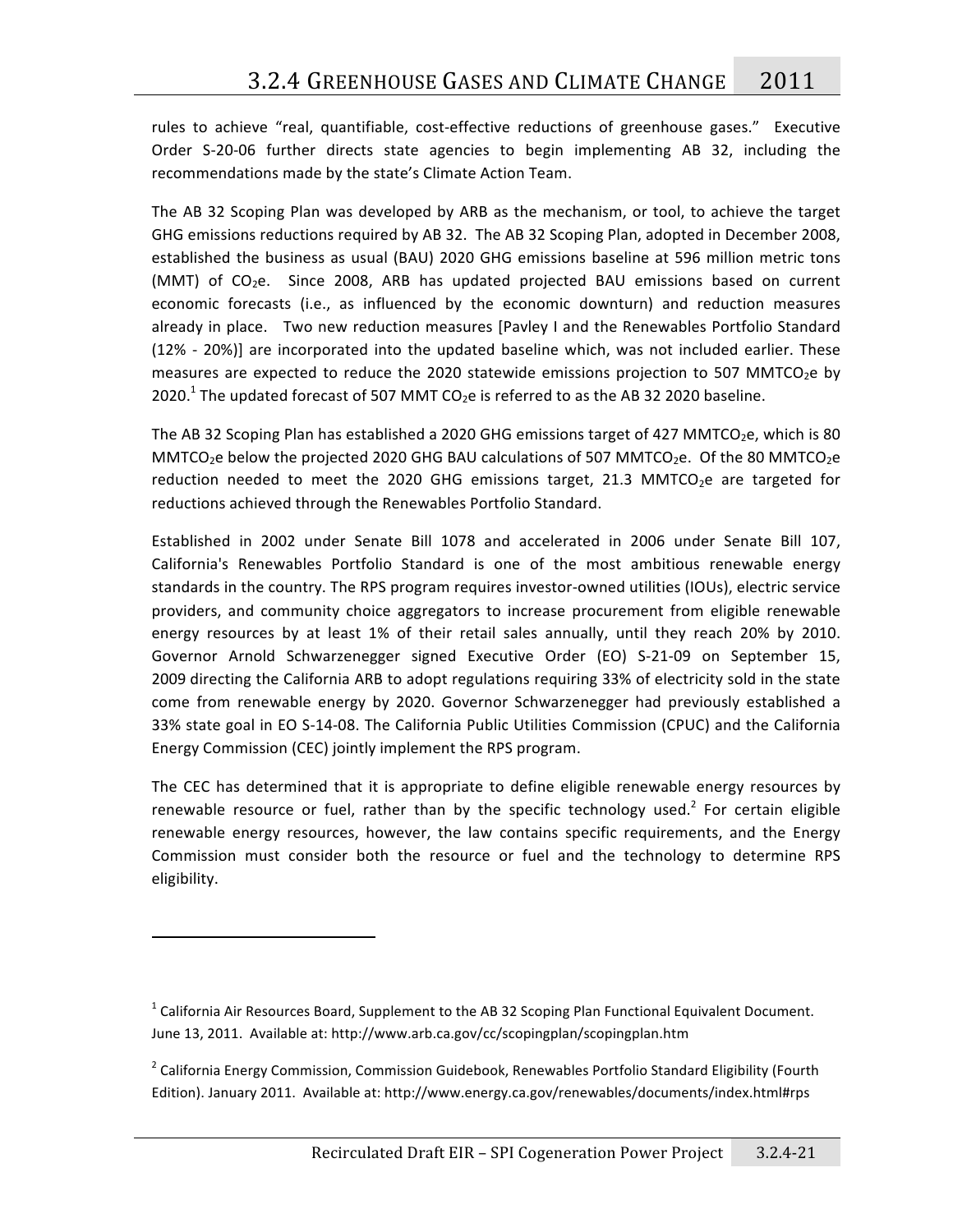To qualify as eligible for California's RPS, a generation facility must use one or more of the following
renewable
resources
or
fuels:

- •
Biodiesel
- •
Biogas
(including
pipeline
biomethane)
- •
Biomass
- •
Conduit
hydroelectric
- •
Digester
gas
- Fuel cells using renewable fuels
- •
Geothermal
- •
Hydroelectric
incremental
generation
from
efficiency
improvements
- •
Landfill
gas
- •
Municipal
solid
waste
- •
Ocean
wave,
ocean
thermal,
and
tidal
current
- •
Photovoltaic

- Small hydroelectric (30 megawatts or less)
- Solar thermal electric
- •
Wind

The generation from a biomass facility is eligible for the RPS provided the facility uses a "biomass" fuel as defined in the *Overall Program Guidebook*. The CEC defines biomass as: "any organic material not derived from fossil fuels, including, but not limited to, agricultural crops, agricultural wastes and residues, waste pallets, crates, dunnage, manufacturing, construction wood wastes, landscape and right-of-way tree trimmings, mill residues that result from milling lumber, rangeland maintenance residues, biosolids, sludge derived from organic matter, and wood and wood waste *from
timbering
operations.*" 3

As described above, the proposed project would burn biomass that meets the CEC's definition of eligible
fuels
for
RPS
certification
of
the
facility.

The CEC maintains a list of facilities currently certified under the RPS program. SPI, the project applicant, has received pre-certification approval from the CEC to register the proposed facility as an renewable energy production facility under the RPS program.<sup>4</sup> The existing 4MW cogeneration biomass facility located and operational at the project site is currently approved and certified as an

http://www.energy.ca.gov/renewables/documents/index.html#rps

<sup>&</sup>lt;sup>3</sup> California Energy Commission, Commission Guidebook, Renewable Energy Program Overall Program Guidebook
(Third
Edition).
January
2011.

Available
at:

<sup>&</sup>lt;sup>4</sup> California Energy Commission, California's Renewables Portfolio Standard (RPS) List of Facilities. August 1, 2011. Available at: http://www.energy.ca.gov/portfolio/documents/list\_RPS\_certified.html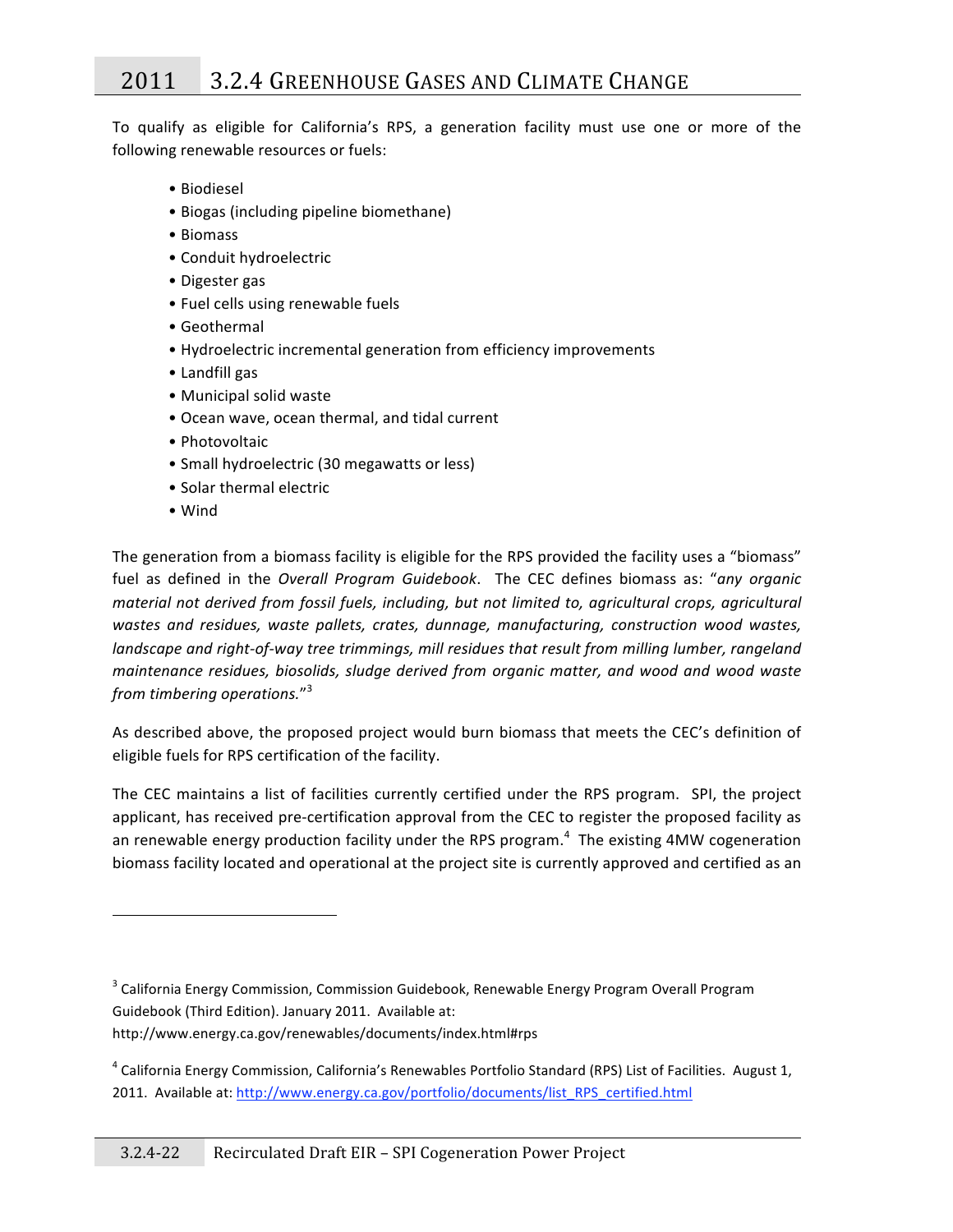RPS facility. The project applicant also operates several other RPS certified biomass energy facilities
throughout
California.

In summary, the proposed project has received pre-certification approval as an RPS facility. Implementation of the proposed project will further the goals established through AB 32 and will assist with implementation of the AB 32 Scoping Plan by increasing the availability of certified renewable energy sources in California. The ARB has determined that the AB 32 Scoping Plan, which relies on implementation of the RPS, is the most feasible and aggressive program available to reduce statewide GHG emissions. Energy produced from biomass is a key component of the RPS, and the proposed project will assist in implementing the AB 32 Scoping Plan and RPS through contributing to the State's goal of 33% of California's energy needs coming from renewable sources. Therefore, the proposed project is consistent with the applicable regulations and programs established by the State to reduce GHG emissions. This is a less than significant impact, and
no
mitigation
is
required.

# Impact 3.2.4.2: The effects of global climate change could result in **adverse
impacts
on
facility
operations
and
structures.
(Less
than significant
impact)**

Recent increases in GHG concentrations in the atmosphere have lead to increase average global temperatures (global warming) through the intensification of the greenhouse effect, and associated
changes
in
local,
regional,
and
global
average
climatic
conditions.

Although there is strong scientific consensus that global climate change is occurring and is influenced by human activity, there is less certainty as to the timing, severity, and potential consequences
of
the
climate
phenomena.

Scientists
have
identified
several
ways
in
which
global climate change could alter the physical environment in California.<sup>5</sup> These include:

- increased
average
temperatures;
- modifications to the timing, amount, and form (rain vs. snow) of precipitation;
- changes in the timing and amount of runoff;
- reduced
water
supply;
- deterioration of water quality; and,
- elevated
sea
levels.

<sup>&</sup>lt;sup>5</sup> California Energy Commission, The Future is Now: An Update on Climate Change Science, Impacts, and Response
Options
for
California.

May
2009.

Available
at:

http://www.climatechange.ca.gov/publications/biennial\_reports/index.html